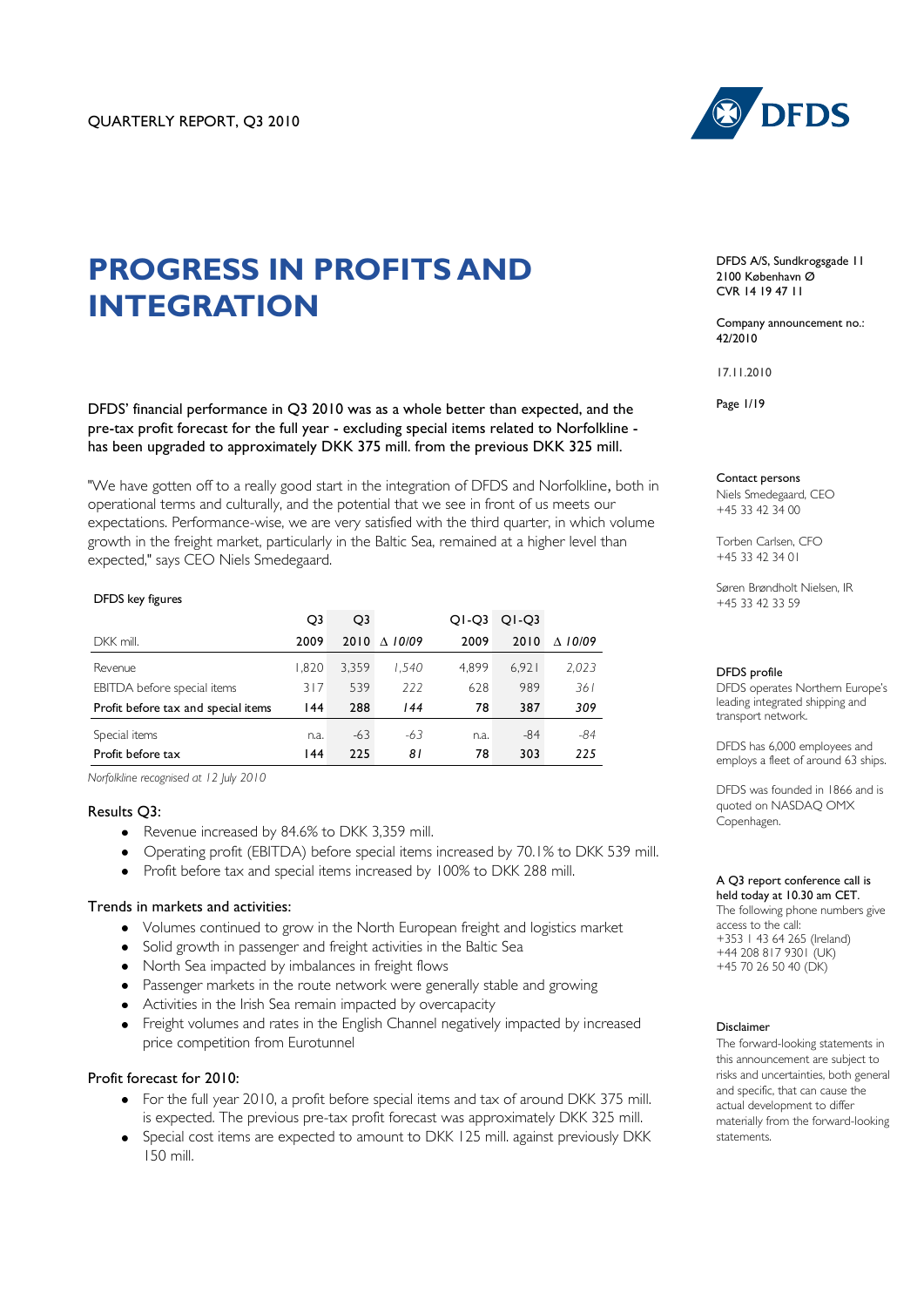#### Page 2 /19

## Key Figures DFDS Group

|                                                                         | 2010           | 2009           | 2010           | 2009           | 2009           |
|-------------------------------------------------------------------------|----------------|----------------|----------------|----------------|----------------|
| DKK mill.                                                               | Q <sub>3</sub> | Q3             | $Q1-Q3$        | $Q1-Q3$        | Full year      |
|                                                                         |                |                |                |                |                |
| Income statement                                                        |                |                |                |                |                |
| Revenue                                                                 | 3,359          | 1,820          | 6,921          | 4,899          | 6,556          |
| Shipping Division                                                       | 2,332          | 1,391          | 4,959          | 3,608          | 4,803          |
| Logistics Division                                                      | 1,156          | 484            | 2,223          | 1,464          | 1,973          |
| Non-allocated items                                                     | 55             | 52             | 155            | 49             | 189            |
| Eliminations                                                            | $-183$         | $-107$         | $-416$         | $-322$         | -409           |
| Operating profit before depreciation (EBITDA) and special items         | 539            | 317            | 989            | 628            | 804            |
| Shipping Division                                                       | 526            | 326            | 967            | 619            | 822            |
| Logistics Division                                                      | 9              | $\overline{0}$ | 37             | 56             | 4 <sub>1</sub> |
| Non-allocated items                                                     | -6             | $-19$          | $-15$          | -47            | $-59$          |
|                                                                         |                |                |                |                |                |
| Profit/loss on disposal of tangible assets                              | $\overline{2}$ | $\mathbf{I}$   | $\overline{4}$ | 2              | 8              |
| Operating profit (EBIT) before special items                            | 333            | 174            | 490            | 202            | 192            |
| Special items                                                           | $-63$          | 0              | $-84$          | $\mathbf{0}$   | $-18$          |
| Operating profit after special items (EBIT)                             | 270<br>$-45$   | 174<br>$-30$   | 406            | 202<br>$-125$  | 174<br>$-154$  |
| Finance, net<br>Profit before tax                                       | 225            |                | $-104$<br>303  | 78             |                |
|                                                                         | 233            | 44<br> 43      | 307            | 0              | 20<br>89       |
| Profit for the period<br>Profit for the period after minority interests | 231            | 4              | 304            | 98             | 86             |
| Profit for analytical purposes                                          | 231            | 40             | 305            | 8 <sub>1</sub> | 23             |
|                                                                         |                |                |                |                |                |
| Capital                                                                 |                |                |                |                |                |
| Total assets                                                            |                |                | 14,149         | 9,529          | 9,298          |
| DFDS A/S' share of the equity                                           |                |                | 6,138          | 3,640          | 3,641          |
| Total equity                                                            |                |                | 6,186          | 3,686          | 3,688          |
| Net interest bearing debt                                               |                |                | 3,833          | 4,258          | 4,067          |
| Invested capital, average                                               | 9,329          | 8,055          | 8,647          | 7,691          | 7,752          |
| Average number of employees                                             |                |                | 4,463          | 3,999          | 3,924          |
|                                                                         |                |                |                |                |                |
| Cash flow                                                               |                |                |                |                |                |
| Cash flow from operating activities before finance and after tax        | 688            | 178            | 1,072          | 642            | 836            |
| Cash flow from investments                                              | $-1,459$       | $-164$         | $-1,540$       | $-1,270$       | $-1,304$       |
| Acquisition of companies, activities and minority interests             | $-1,367$       | 0              | $-1,363$       | $-39$          | $-39$          |
| Other investments                                                       | $-93$          | $-164$         | $-177$         | $-1,231$       | $-1,265$       |
| Free cash flow                                                          | $-771$         | 4              | $-469$         | $-628$         | $-468$         |
| Operations and return                                                   |                |                |                |                |                |
| Number of ships at balance sheet date                                   |                |                | 63             | 57             | 51             |
| Revenue growth, %                                                       | 84.6           | $-19.5$        | 41.3           | $-23.6$        | $-20.0$        |
| EBITDA-margin, % (before special items)                                 | 16.1           | 17.4           | 14.3           | 12.8           | 12.3           |
| Operating margin, % (before special items)                              | 9.9            | 9.5            | 7.1            | 4.1            | 2.9            |
| Invested capital turnover rate, times                                   | 1.44           | 0.90           | 1.07           | 0.85           | 0.85           |
| Return on invested capital (ROIC) p.a., %                               | 11.7           | 8.4            | 6.2            | 3.4            | 2.1            |
| Return on equity p.a., %                                                | 18.9           | 15.9           | 8.3            | 3.1            | 0.8            |
| Capital and per share                                                   |                |                |                |                |                |
| Equity ratio, %                                                         |                |                | 43.7           | 38.7           | 39.7           |
| Financial gearing, times                                                |                |                | 0.62           | 1.17           | 1.12           |
| Earnings per share (EPS), DKK                                           | 15.91          | 18.33          | 31.69          | 12.73          | 11.18          |
| Dividend per share, DKK                                                 |                |                |                |                | 0.0            |
| Number of shares at the end of the period, '000                         |                |                | 14,856         | 8,000          | 8,000          |
| Share price at the end of the period, DKK                               |                |                | 368            | 357            | 358            |
| Market value, DKK mill.                                                 |                |                | 5,467          | 2,856          | 2,864          |

*Definitions on page 19.*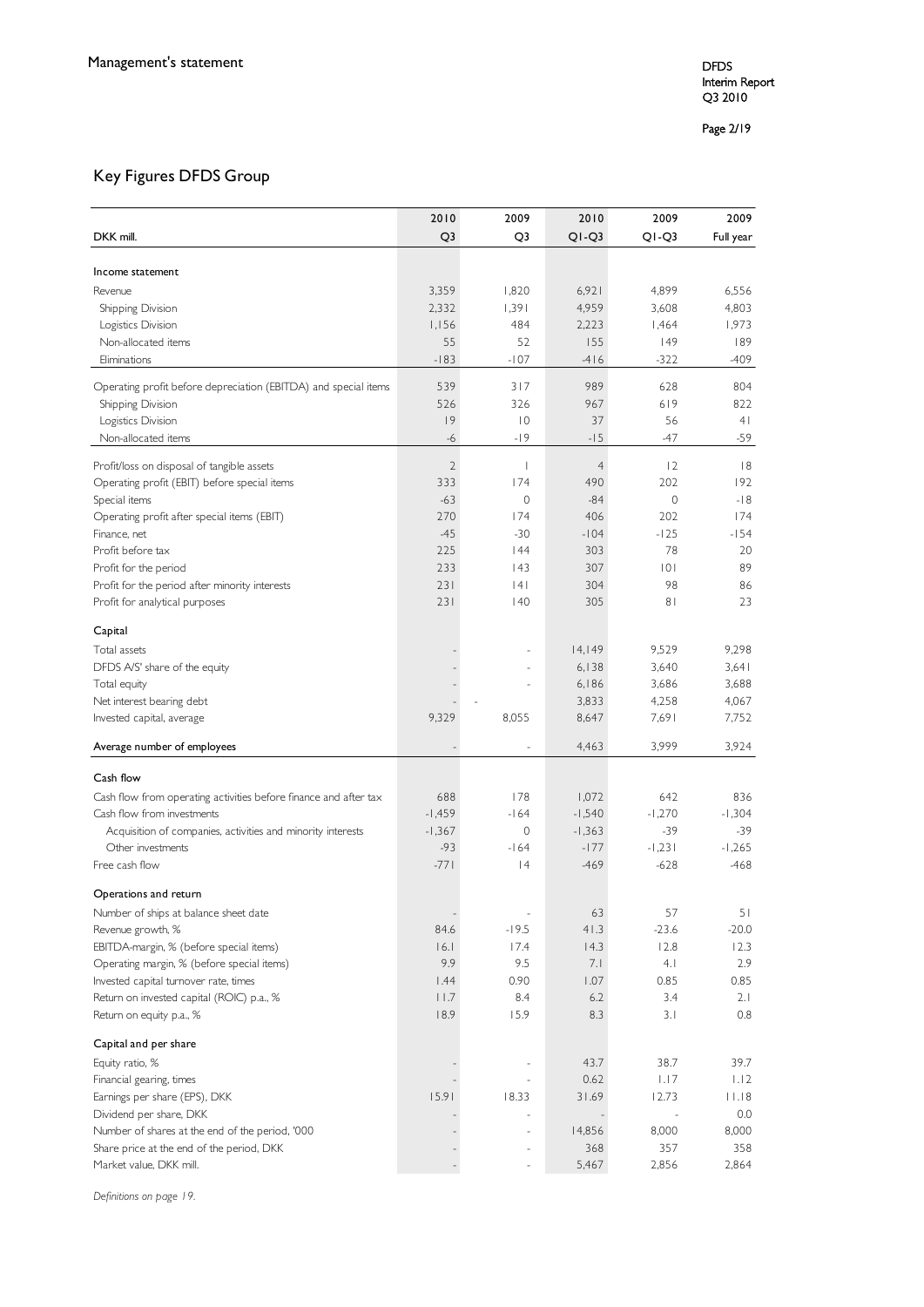## *Significant events in Q3*

### *New reporting structure for segments*

In connection with the acquisition of Norfolkline as of 12 July 2010, the segment reporting structure has been changed to two divisions, namely Shipping Division and Logistics Division, together with non-allocated items relating primarily to group functions. Comparative figures for 2009 and H1 2010 have been restated to reflect the new structure, apart from the acquired activity from Norfolkline, which is first recognised from 12 July 2010.

## *Acquisition of Norfolkline completed*

DFDS' acquisition of Norfolkline was completed with effect from 12 July 2010. In connection with the acquisition, a directed capital increase to A. P. Moeller – Maersk was completed, as well as a rights issue.

## *Integration of DFDS and Norfolkline proceeding well*

The most important integration activities in the second half of the year include:

- Integration of freight routes in the North Sea:
	- o Calls at Killingholme moved to the DFDS terminal in Immingham at the start of August
	- o Expansion launched of the Norfolkline terminal in Vlaardingen. Relocation from the DFDS terminal at Maasvlakte scheduled for Q1 2011
	- o Zeebrugge-Rosyth to be converted to a freight route, late 2010
- New management structure implemented
- Much of the organisational merger process between DFDS and Norfolkline has now been completed, and planning has been carried out for the remaining areas
- Simplified brand architecture and re-branding of equipment carried out
- Initiation of the majority of the planned integration projects

The integration is still expected to generate annual synergies of DKK 180-220 mill. with full effect in 2013.

## *Significant events after Q3*

## *Ship fire*

A major fire broke out on a freight and passenger ship on 9 October. The ship was one of two vessels plying the DFDS route between Kiel in Germany and Klaipeda in Lithuania. Replacement tonnage was deployed on the route on 16 October, and the service has now been normalised.

The cause of the fire has not yet been determined, and the possible repair of the ship is as yet undecided. The vessel is insured, and at the present

DFDS Interim Report Q3 2010

#### Page 3/19

time, the fire is expected to impose extra costs of around DKK 10 mill. in the current year.

### *Strategic port agreement signed in Gothenburg*

On 21 October, DFDS A/S, in collaboration with C.Ports S.A., signed a 25-year agreement with the Port of Gothenburg for the operation of ro-ro terminals.

Through a joint company, of which DFDS A/S owns 65% and C.Ports S.A. 35%, Älvsborg Ro/Ro AB was acquired for SEK 48 mill. This company has signed a 25-year concession agreement for the operation of the ro-ro port terminals at Älvsborg and Arendal in Gothenburg.

Älvsborg Ro/Ro AB currently has a staff of 320 employees, and its turnover for 2010 is expected to be SEK 450 mill., of which around 50% relates to the activity with DFDS.

The acquisition of Älvsborg Ro/Ro AB is expected to be completed in January 2011. The transaction is subject to the approval of the competition authorities.

## *Tonnage co-operation with defence expanded*

DFDS has engaged in co-operation with the Danish defence forces since 2003, and since 2006 also with the German defence forces, for the supply of tonnage capacity in connection with the so-called ARK project. A new co-operation agreement has now been signed, encompassing charter contracts for the period 2010- 2021, to replace the current agreements, which expire between 2010 and 2012.

The number of DFDS ships covered by the agreement will be increased to at least five ships from the current two. The agreement is contingent on two of the ships being newbuildings to be delivered in the first half of 2012.

On this background, DFDS has ordered two ro-ro newbuildings with a cargo capacity of 3,000 lanemetres each, and container capacity of 342 TEU. The ships will be built at the German shipyard P+S Werften GmbH, Stralsund. The total contract sum is DKK 950 mill., and the investment will take place over three years: DKK 200 mill. in 2010, DKK 560 mill. in 2011 and DKK 190 mill. in 2012.

## *Quarterly accounts and profit forecast*

## *Revenue*

Group revenue for Q3 rose by DKK 1,540 mill., or 84.6%, to DKK 3,359 mill. Most of the revenue increase was attributable to the inclusion of Norfolkline as of 12 July 2010, which increased revenue by DKK 1,344 mill. The remaining revenue rise of DKK 195 mill. was primarily accounted for by increased freight volumes.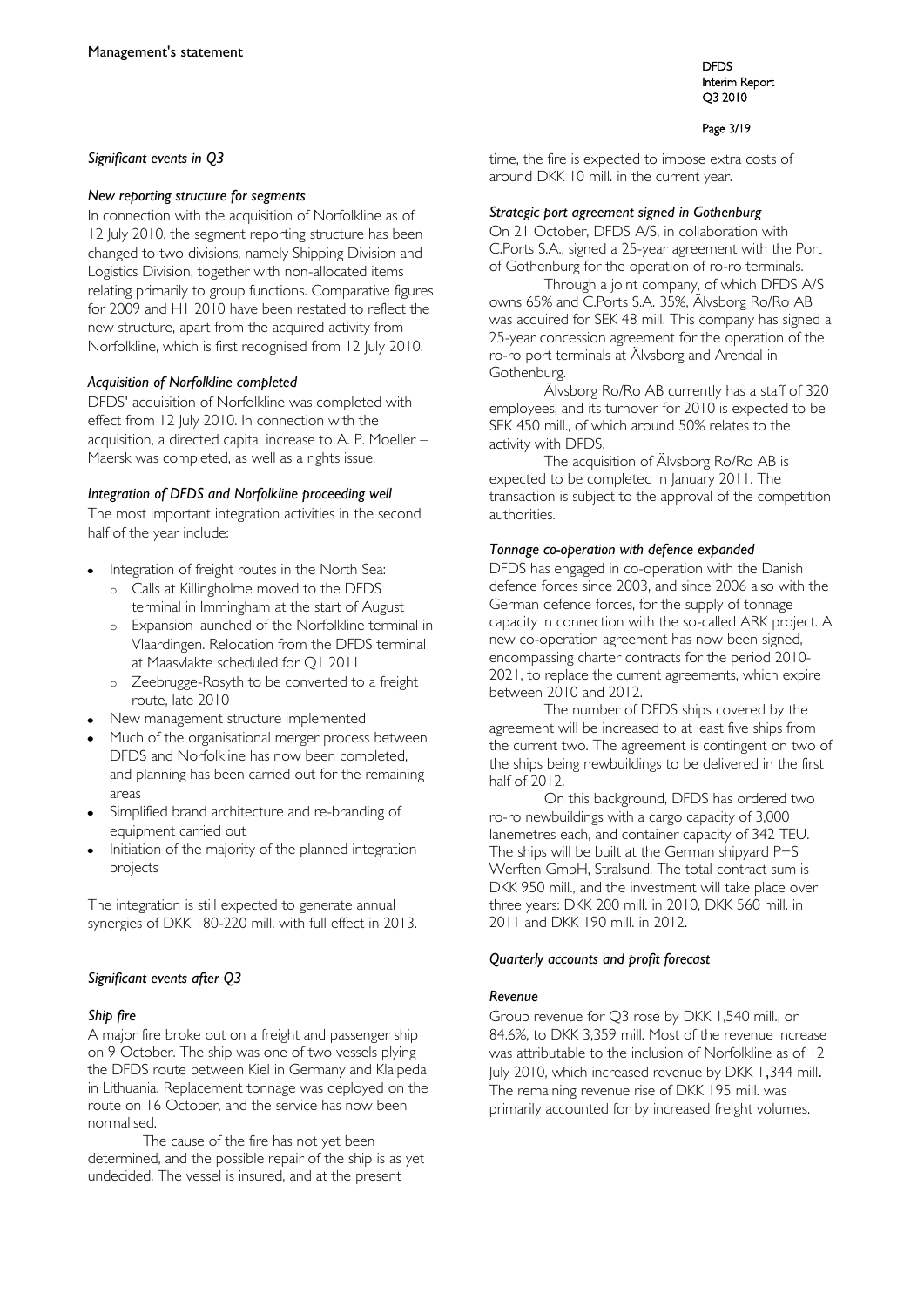#### Revenue

| Revenue, DKK mill. | O309  |        | Q310 Change, % Change |       |
|--------------------|-------|--------|-----------------------|-------|
| Shipping Division  | 1.391 | 2.332  | 67.6                  | 941   |
| Logistics Division | 484   | I.I56  | 139.1                 | 672   |
| Eliminations etc.  | -55   | $-129$ | n.a.                  | $-74$ |
| <b>DFDS Group</b>  | 1.820 | 3.359  | 84.6                  | 1.539 |

Revenue in the Shipping Division rose by DKK 941 mill., of which DKK 730 mill. derived from the acquisition of Norfolkline. Revenue in the Logistics Division rose by DKK 672 mill., of which DKK 614 mill. derived from the acquisition of Norfolkline.

## *Operating profit before depreciation (EBITDA) and special items*

Group EBITDA for Q3 before special items rose by DKK 222 mill., or 70.1%, to DKK 539 mill., of which DKK 92 mill. relates to the acquisition of Norfolkline. The remaining increase was primarily achieved by the route networks in the Baltic Sea and North Sea, together with operations streamlining and cost reductions.

#### Operating profit before depreciation (EBITDA) and special items

| EBITDA, DKK mill.   | O309  |      | Q310 Change, % Change |     |
|---------------------|-------|------|-----------------------|-----|
| Shipping division   | 326   | 526  | 61.6                  | 200 |
| Logistics division  | 10    | 9    | 78.2                  | 9   |
| Non-allocated items | $-19$ | $-6$ | n.a.                  | 13  |
| <b>DFDS</b> Group   | 317   | 539  | 70.I                  | ววว |
| EBITDA-margin, %    | 174   | 160  | n.a.                  |     |



### *Margins, depreciation and write-downs, and operating profit (EBIT) before special items*

Third-quarter depreciation rose by DKK 67 mill. compared to the same period last year, of which DKK 58 mill. derived from the acquisition of Norfolkline. The remaining rise in depreciation of DKK 8 mill. was mainly due to the addition of tonnage in 2009.

EBIT for Q3 before special items was thereby DKK 333 mill., an increase of 91.9% or DKK 159 mill., of which DKK 38 mill. is attributable to Norfolkline.

#### DFDS Interim Report Q3 2010

#### Page 4/19

#### Profits on disposals and depreciation, Group

| DKK mill.                   | O309   |               | Q310 Change, % Change |                |  |  |  |
|-----------------------------|--------|---------------|-----------------------|----------------|--|--|--|
| EBITDA before special items | 317    | 539           | 70.0                  | 222            |  |  |  |
| Associated companies        | 0      | 4             | n.a.                  | n.a.           |  |  |  |
| Profit on disposals         |        | $\mathcal{D}$ | 100.0                 |                |  |  |  |
| Depreciation                | $-145$ | $-212$        | 46.2                  | -67            |  |  |  |
| Goodwill/neg. goodwill      |        | Ω             | $-100.0$              | $\overline{a}$ |  |  |  |
| EBIT before special items   | 174    | 333           | 91.4                  | 159            |  |  |  |

#### *Special items*

Transaction costs relating to the purchase of Norfolkline amounted to DKK 30 mill. in Q3 and DKK 35 mill. during the first three quarters of the year. No further transaction costs are expected.

Integration costs amounted to DKK 33 mill. in Q3 and DKK 49 mill. during the first three quarters of the year. About half of the total amount relates to organisational changes. In addition comes consultancy fees, re-branding and other costs.

### *Financing*

The net cost of financing in Q3 was DKK 45 mill., which was DKK 15 mill. higher than in 2009, mainly due to a lower income from net exchange-rate adjustments and restructuring costs for the loans included in other items.

#### Finance, net, Group

| DKK mill.              | O309 |       | Q310 Change, % Change |       |
|------------------------|------|-------|-----------------------|-------|
| Interest, net          | -46  | .44   | -43                   |       |
| Financial gains/losses | 21   |       | $-571$                | $-12$ |
| Other items            | -5   | $-10$ | 100.0                 | -5    |
| Total                  | -30  | .45   | 50.0                  | -15   |

#### *Pre-tax profit*

Pre-tax profit for Q3 was thereby DKK 225 mill., an increase of DKK 81 mill., including special cost items of DKK 63 mill.

#### *Balance sheet and capital structure*

Total assets at the end of Q3 amounted to DKK 14.1 bill., a rise of DKK 4.6 bill. or 48.8% compared to the end of H1 2010. The increase is mainly due to the addition of Norfolkline and the capital increase.

DFDS' financial reserves were strengthened as planned by the financing of the acquisition of Norfolkline, and the equity ratio thus rose to 43.7% at the end of Q3, from 40.1% at the end of H1 2010.

Net interest-bearing debt amounted to DKK 3.8 bill. at the end of Q3 2010, which is on a par with the net interest-bearing debt at the end of H1.

#### *Investments and cash flow*

Investments during Q3 amounted to DKK 1,459 mill., of which DKK 1,373 mill. related to the acquisition of Norfolkline. The remaining DKK 89 mill. in investments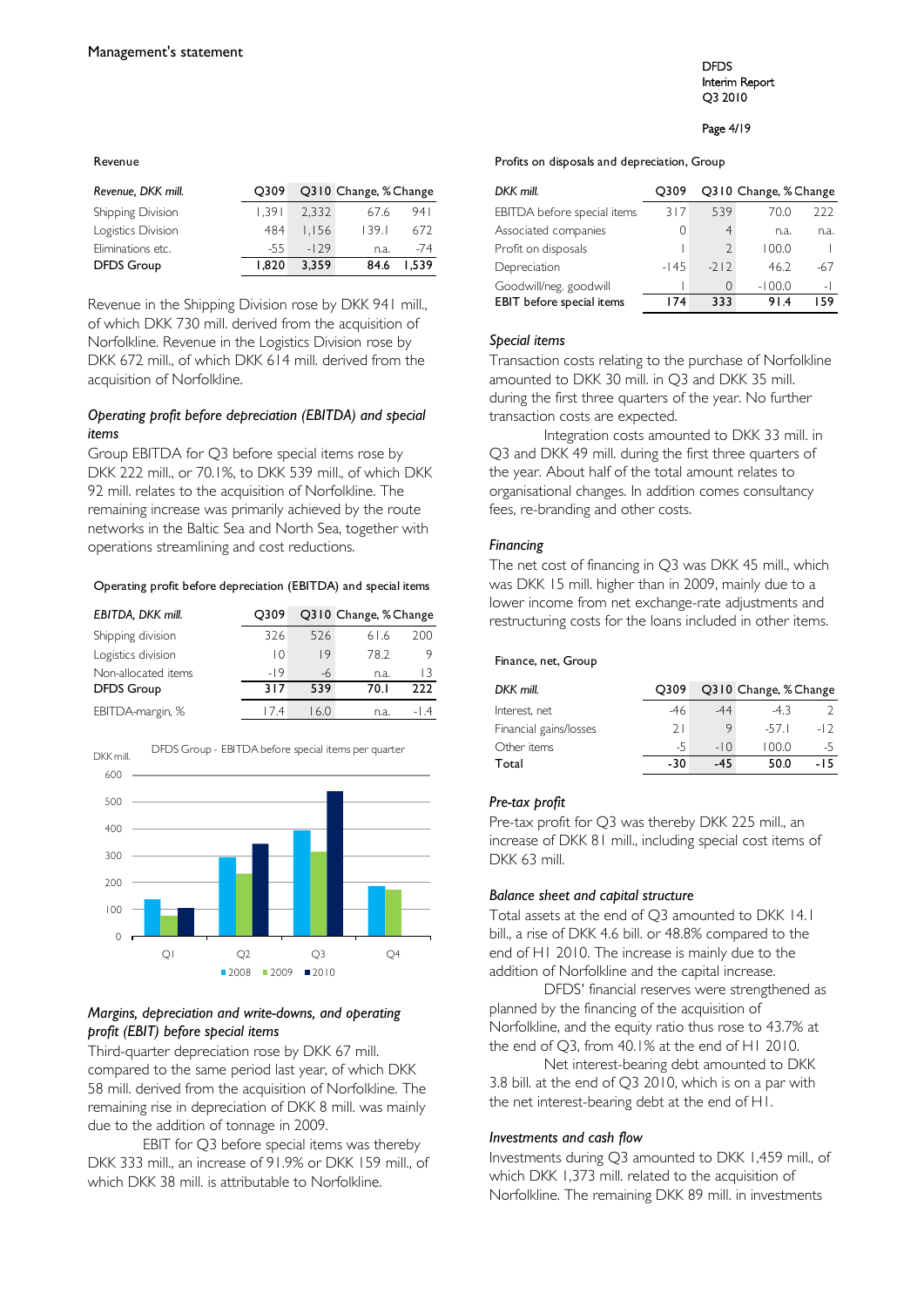#### DFDS Interim Report Q3 2010

#### Page 5/19

related to the docking of ships and an expansion of the ro-ro terminal at Vlaardingen, Rotterdam.

For Q1-3, the free cash flow from operations was negative by DKK 502 mill., due to the acquisition of Norfolkline in the third quarter. Cash flow from financing activities was positive by DKK 1,828 mill. during Q1-3, due to the refinancing of loans and capital increases with total proceeds of DKK 2,082 mill. The latter consists of DKK 1,562 mill. from the directed capital issue to A. P. Moeller - Maersk, and proceeds of DKK 519 m from the rights issue.

Cash flow for the period was thus positive by DKK 1.265 mill., and at the end of Q3 cash funds and securities amounted to DKK 1,420 mill.

## *Share capital and equity*

Share capital rose in the third quarter by the nominal amount of DKK 686 mill. to DKK 1,486 mill. The premium on the shares issue amounted to DKK 1,431 mill., which has been allocated to distributable reserves in equity. Including the transfer of the profit for the period of DKK 307 mill. and other items, equity amounted to DKK 6,186 mill. at the end of the third quarter.

## *Invested capital and ROIC*

Average invested capital amounted to DKK 9,329 mill. in the third quarter, a rise of DKK 1,398 mill. or 17.6% in relation to the end of Q2 2010. The rise is primarily due to the addition of Norfolkline.

Return on invested capital was 11.7% p.a. in Q3, an improvement of 2.9 ppt compared to the same period in 2009.

## *Profit forecast 2010*

DFDS' results for Q3 were better than expected compared to the profit forecast announced in August 2010. The improvement was driven by increased growth in parts of the ro-ro market, more efficient operations, and higher earnings on passenger routes.

Against this background, the profit forecast for the full year has been upgraded as follows:

- Revenue for the full year is expected to be approximately DKK 10.0 bill.
- Operating profit before depreciation (EBITDA) and special items is expected to amount to approximately DKK 1.25 bill.
- Profit before tax and special items is expected to reach DKK 375 mill. against previously DKK 325 mill.
- Investments, excluding the purchase of Norfolkline, are expected to amount to around DKK 400 mill. This is a rise compared to the previous expectation of investments of around DKK 150 mill., following advance payments in 2010 related to the contract signed in November 2010 commissioning two ro-ro newbuildings for delivery in 2012.
- Special items for the full year is expected to total DKK 125 mill., divided into two categories. Previously, special items were expected to total DKK 150 mill. divided into three categories as per below:
	- o Transaction costs relating to the purchase of Norfolkline is expected to amount to DKK 35 m, which is DKK 15 m lower than previously expected due to reclassification
	- o Integration costs is expected to amount to DKK 90 m, which is DKK 10 m higher than previously expected due to the above reclassification and timing differences in relation to 2011
	- o Previously, DKK 20 mill. in increased financial costs was expected. This item is no longer relevant and is removed from special items

The total pre-tax profit for 2010 is thus expected to be approximately DKK 250 mill. The previous expectation was for a pre-tax profit of approximately DKK 175 mill.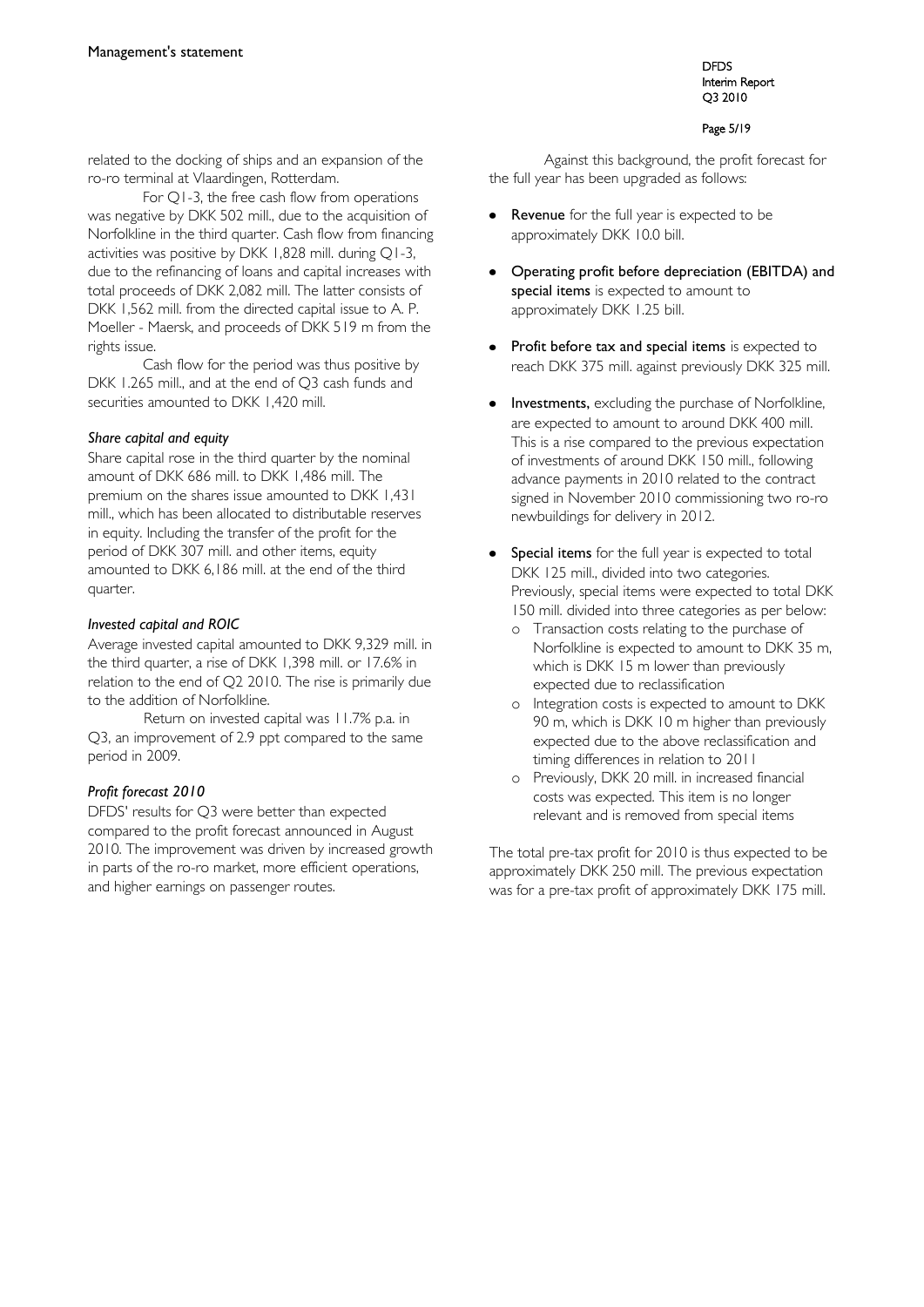DFDS Interim Report Q3 2010

Page 6/19

## Shipping Division

*The Shipping Division operates DFDS' route network, divided into five business areas: North Sea, Baltic Sea, Irish Sea, Channel and Passenger*

|                                                                 |         |                | 2009           |          |           |              | 2010           |                | 2010                    | 2009     |
|-----------------------------------------------------------------|---------|----------------|----------------|----------|-----------|--------------|----------------|----------------|-------------------------|----------|
| DKK mill.                                                       | QI      | Q <sub>2</sub> | Q <sub>3</sub> | Q4       | Full year | QI           | Q <sub>2</sub> | Q <sub>3</sub> | $Q1-Q3$                 | $Q1-Q3$  |
| Revenue                                                         | 997     | 1,220          | .391           | 1,195    | 4,803     | 1,162        | .465           | 2,332          | 4,959                   | 3,608    |
| Operating profit before depreciation (EBITDA) and special items | 61      | 232            | 326            | 203      | 822       | 110          | 331            | 526            | 967                     | 619      |
| Share of profit of associates                                   | $\circ$ | $\Omega$       | $\circ$        |          |           | $\mathbf{0}$ |                | $-1$           | $\Omega$                | 0        |
| Profit/loss on disposal of tangible assets                      |         | $\Omega$       | $\circ$        |          |           | $\Omega$     | $\mathbf{0}$   | $\Omega$       |                         |          |
| Depreciation and impairment                                     | $-110$  | $-135$         | $-128$         | $-148$   | $-521$    | $-120$       | $-120$         | $-175$         | $-415$                  | $-373$   |
| Operating profit (EBIT) before special items                    | $-48$   | 97             | 198            | 57       | 304       | $-10$        | 212            | 350            | 552                     | 247      |
| Special items                                                   | $\circ$ | $\Omega$       | $\Omega$       | $\Omega$ | $\Omega$  | $\Omega$     | $\Omega$       | $-16$          | $-16$                   | $\Omega$ |
| Operating profit after special items (EBIT)                     | $-48$   | 97             | 198            | 57       | 304       | $-10$        | 212            | 334            | 536                     | 247      |
| Operating profit margin (EBIT), %                               | $-4.8$  | 8.0            | 14.2           | 4.8      | 6.3       | $-0.9$       | 14.5           | 15.0           | $\vert \vert$ . $\vert$ | 6.8      |
| Invested capital, average                                       | 6,584   | 6.932          | 7.238          | 7.266    | 6.971     | 7.178        | 7.122          | 8,395          | 7.787                   | 6.911    |
| Return on invested capital (ROIC) p.a., %                       | $-2.6$  | 5.4            | 10.4           | 2.9      | 4.        | $-0.5$       | 11.4           | 4.3            | 8.4                     | 4.6      |
| Lanemetres, '000                                                | 2.139   | 2.274          | 2,327          | 2.458    | 9.198     | 2,442        | 2,674          | 6,635          | 11,751                  | 6,740    |
| Passengers, '000                                                | 313     | 460            | 552            | 360      | 1,685     | 327          | 483            | 1,631          | 2,441                   | 1,325    |

*Freight volumes still growing in Baltic Sea and North Sea* 

- *Stable passenger market*
- *More intense competition in the English Channel*

## *Market overview*

Growth in freight volumes and passenger numbers remained positive during Q3 in most North European regions. Growth was highest in parts of the Baltic Sea region and more moderate in the North Sea, where exchange-rate fluctuations and limited economic growth in the UK dampened demand.



### *Activity trends*

Freight volumes on the Baltic Sea routes grew by 28.9% during Q3, and passenger numbers also increased. The rate level was somewhat weakended.

Routes in the North Sea achieved a growth in volumes of 6.0%, excluding the addition of the Norfolkline routes, and rates, measured in Danish kroner, rose due to the strengthening of the Swedish krona.

In the English Channel, competition intensified during Q3 as Eurotunnel lowered its freight rates to increase market share. This resulted in lower freight

volumes and rates than expected, while passenger numbers increased.

In the Irish Sea, activity was stable in the third quarter, and trends in both freight and passenger activities were better than expected.

Passenger activities improved during Q3, primarily as a result of growth on the Copenhagen-Oslo route.

| EBIT before speciel items per  |      |         |      |
|--------------------------------|------|---------|------|
| business area, DKK mill.       | Q309 | $Q$ 310 | Dev. |
| North Sea                      | 46   | 112     | 66   |
| Baltic Sea                     | 16   | 76      | 60   |
| Irish Sea                      | n.a. | $-28$   | -28  |
| English Channel                | n.a. | 48      | 48   |
| Passenger                      | 42   | 157     | 15   |
| Total business areas           | 204  | 365     | 161  |
| Non-allocated items            | -6   | $-15$   | $-9$ |
| <b>Total Shipping Division</b> | 198  | 350     | 152  |

#### *Financial performance*

Revenue for Q3 rose by 66.8% to DKK 2,332 mill. Most of the rise was caused by the addition of Norfolkline.

Operating profit before depreciation (EBITDA) and special items for Q3 rose by 61.0% to DKK 526 mill. Around DKK 70 mill. of the profit improvement was due to the addition of Norfolkline, together with a substantial profit rise from activities in the Baltic Sea and North Sea.

Third-quarter depreciation rose by DKK 47 mill. in relation to the same period last year, mainly due to the addition of Norfolkline. EBIT for Q3 before special items was DKK 350 mill., a rise of 76.8%. Return on invested capital in Q3 was 14.3% (10.4%) p.a.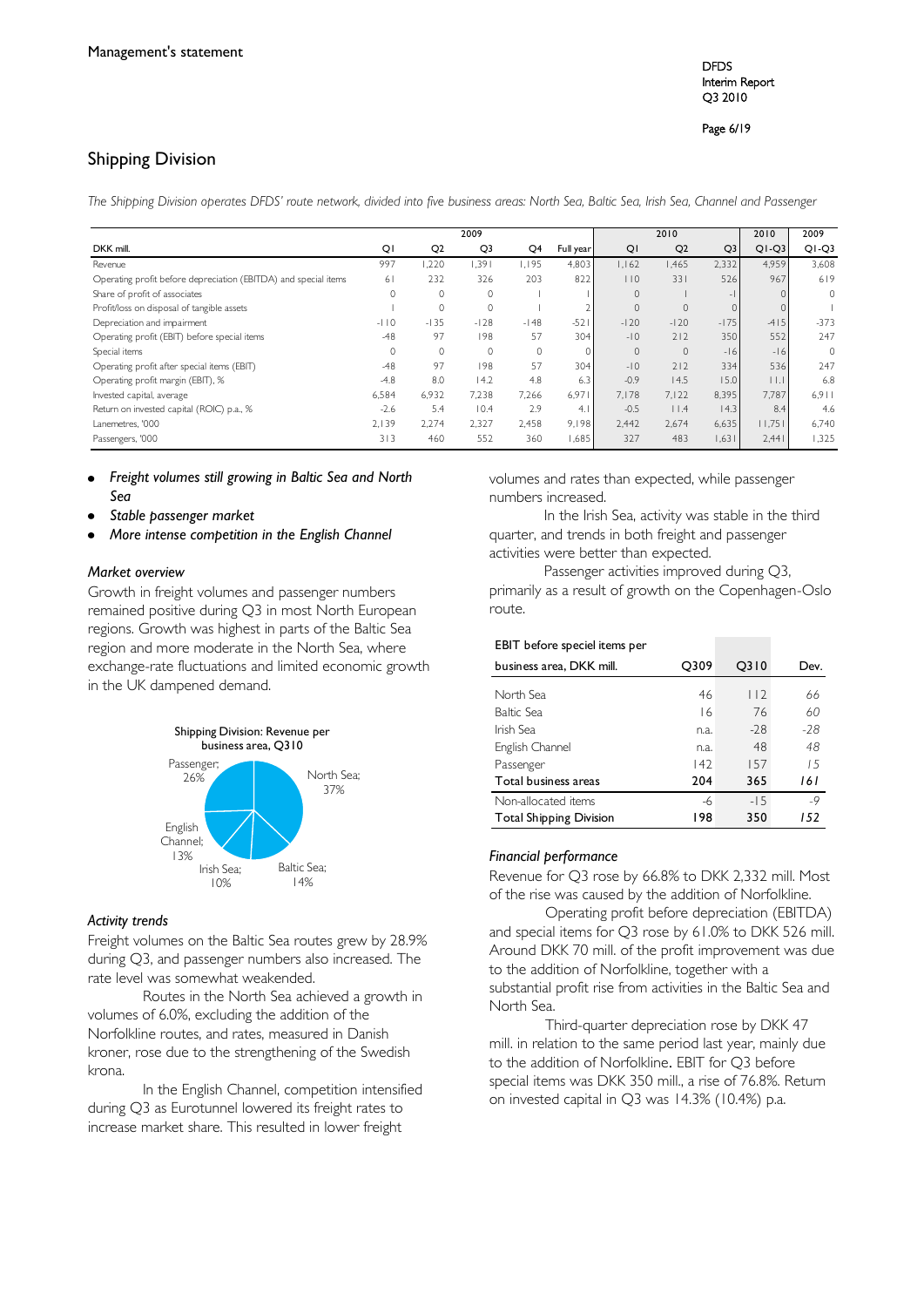DFDS Interim Report Q3 2010

Page 7/19

## Logistics Division

*The Logistics Division operates DFDS' logistics activities, divided into five business areas: Nordic Transport, Continental Transport, European Contract, Intermodal and Nordic Contract.* 

|                                                                 | 2009<br>2010 |                |                | 2010           | 2009           |                |                |                |         |                          |
|-----------------------------------------------------------------|--------------|----------------|----------------|----------------|----------------|----------------|----------------|----------------|---------|--------------------------|
| DKK mill.                                                       | QI           | Q <sub>2</sub> | Q3             | Q <sub>4</sub> | Full year      | QI             | Q <sub>2</sub> | Q <sub>3</sub> | $Q1-Q3$ | $Q1-Q3$                  |
| Revenue                                                         | 487          | 493            | 484            | 509            | 1,973          | 518            | 549            | 1,156          | 2,223   | <b>1.464</b>             |
| Operating profit before depreciation (EBITDA) and special items | 22           | 24             | $\overline{0}$ | $-15$          | 4 <sup>1</sup> | 5              | 3              | $ 9\rangle$    | 37      | 56                       |
| Share of profit of associates                                   |              | $\mathbf{0}$   | 0              | $\circ$        |                | $\mathbf 0$    | $\mathbf{0}$   |                |         |                          |
| Profit/loss on disposal of tangible assets                      | $\Omega$     |                | $-2$           | 17             | 16             |                |                |                |         | $\overline{\phantom{a}}$ |
| Depreciation and impairment                                     | $-23$        | $-24$          | $-17$          | $-18$          | $-82$          | $-17$          | $-18$          | $-27$          | $-62$   | $-64$                    |
| Operating profit (EBIT) before special items                    | $\mathbf{0}$ |                | -9             | $-16$          | $-24$          | $-1$           | $-4$           | $-1$           | $-16$   | $-8$                     |
| Special items                                                   | 0            |                | $\mathbf{0}$   | $\circ$        |                | $\mathbf{0}$   | $\mathbf{0}$   | $-20$          | $-20$   | 0                        |
| Operating profit after special items (EBIT)                     | $\mathbf{0}$ |                | $-9$           | $-16$          | $-24$          | $-11$          | $-4$           | $-2$           | $-36$   | $-8$                     |
| Operating profit margin (EBIT), %                               | 0.0          | 0.2            | $-1.9$         | $-3.1$         | $-1.2$         | $-2.1$         | $-0.1$         | $-0.1$         | $-0.7$  | $-0.5$                   |
| Invested capital, average                                       | 852          | 862            | 887            | 898            | 870            | 875            | 895            | 1.079          | 977     | 870                      |
| Return on invested capital (ROIC) p.a., %                       | $-0.4$       | 1.6            | $-4.2$         | $-7.3$         | $-2.6$         | $-5.9$         | $-2.1$         | $-10.4$        | $-6.$   | $-1.0$                   |
| Tons, '000                                                      | 450          | 425            | 449            | 406            | 1,730          | 389            | 420            | 422            | 1,231   | 1,324                    |
| Containers, '000                                                | 22           | 22             | 21             | 21             | 86             | 4 <sub>1</sub> | 44             | 95             | 180     | 65                       |

- *Nordic traffics impacted by imbalances*
- *New management for Belgian trailer operator*
- *Stable development in logistics activities*

#### *Market overview*

The level of activity in the transport market was generally increasing in the third quarter. However, margins remained under pressure in most business areas, and in the Nordic area, in particular, imbalances in traffic brought about further expenses for positioning of empty trailers. Rising haulage costs on the Continent also contributed to putting pressure on margins for doordoor transport.



#### *Activity trends*

Nordic transport activities were impacted by imbalances in trade flows, particularly between Sweden and the UK.

Continental transport activities are still being negatively influenced by unprofitable operations in the Belgian company, where a new management team was put in place in September. The company's earnings are expected to recover in the course of 2011.

The operation of logistics activities in the UK and Ireland was stable and satisfactory in the third quarter.

The intermodal container business between Ireland and the Continent remains subject to difficult market conditions, while the performance of the area's other activities improved during Q3.

Nordic logistics activities grew during Q3, partly as a result of improved market conditions for charter operations and more competitive rates for chartered tonnage.

| EBIT before speciel items per |      |      |      |
|-------------------------------|------|------|------|
| business area, DKK mill.      | O309 | O310 | Dev. |
| Nordic Transport              | 2    | $-5$ | -7   |
| Continental Transport         | $-2$ | -8   | -6   |
| European Contract             | n.a. | 9    | 9    |
| Intermodal                    | $-7$ | $-2$ | 5    |
| Nordic Contract               |      |      | 4    |
| Total business areas          |      | ۰    |      |

### *Financial performance*

Revenue for Q3 rose by 143.8% to DKK 1,156 mill. Most of the rise was caused by the addition of Norfolkline.

Non-allocated items -2 0 *2* Total Logistics Division **-9** -1 8

Operating profit before depreciation (EBITDA) and special items for Q3 rose by 111.1% to DKK 19 mill. The improvement is attributable to the addition of Norfolkline, as results for the other activities were lower than in the same period last year, mainly due to a profit decline in the Belgian trailer activities.

Third quarter depreciation rose by DKK 10 mill. to DKK 27 mill, mainly due to the addition of Norfolkline. EBIT for Q3 before special items was DKK - 1 mill., an improvement of DKK 8 mill. Return on invested capital was -10.4% (-4.2%) % p.a. in Q3.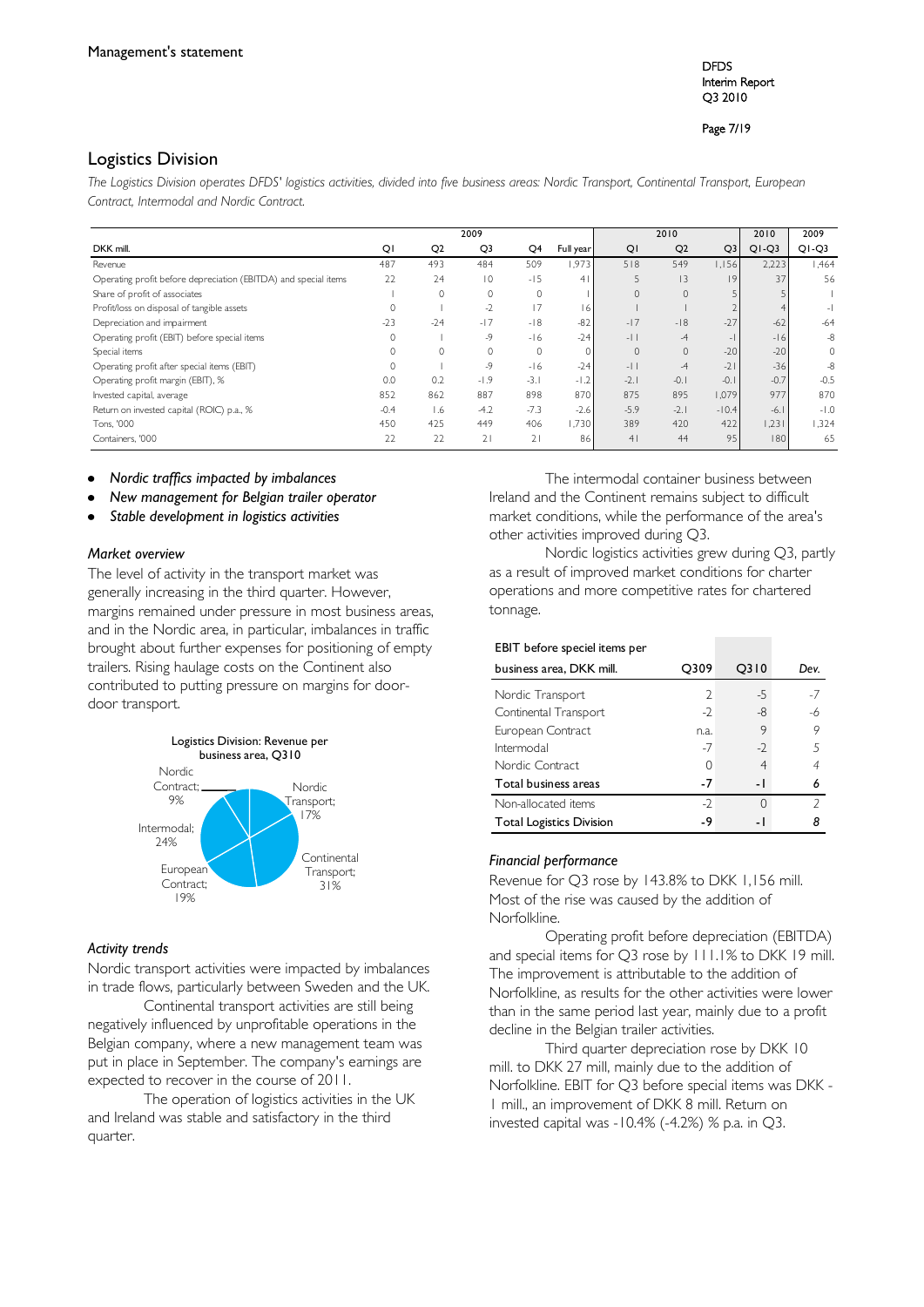Page 8/19

## Statement by the Executive Board and Board of Directors

The Board of Directors and the Executive Board have today discussed and approved the interim financial report for the period 1 January – 30 September 2010 for DFDS A/S.

The interim financial report, which has not been audited or reviewed by the company's accountant, has been prepared in accordance with IAS 34, "Presentation of Interim Financial Statements", as adopted by the EU, and in accordance with additional Danish disclosure requirements for interim financial reports for listed companies.

We consider the interim financial report to provide a true and fair view of the Group's assets, liabilities and financial position at 30 September 2010 and of the result of the Group"s operations and cash flows for the period 1 January – 30 September 2010.

We also consider the management's review to contain a fair account of the development of the Group's activities and financial position, the profit for the period and of the Group"s financial position as a whole as well as a description of the most significant risks and uncertainties faced by the Group.

Copenhagen, 17 November 2010

*Executive Board*

Niels Smedegaard Torben Carlsen CEO CFO

*Board of Directors*

Bent Østergaard Vagn Sørensen Søren Skou

Deputy Chairman

Lene Skole **Jill Lauritzen Melby** 

Anders Moberg **Ingar Skaug** 

Claus Arnhild\* Michael Helbo\* Thomas Mørk\* Thomas Mørk\*

\* Employee elected board members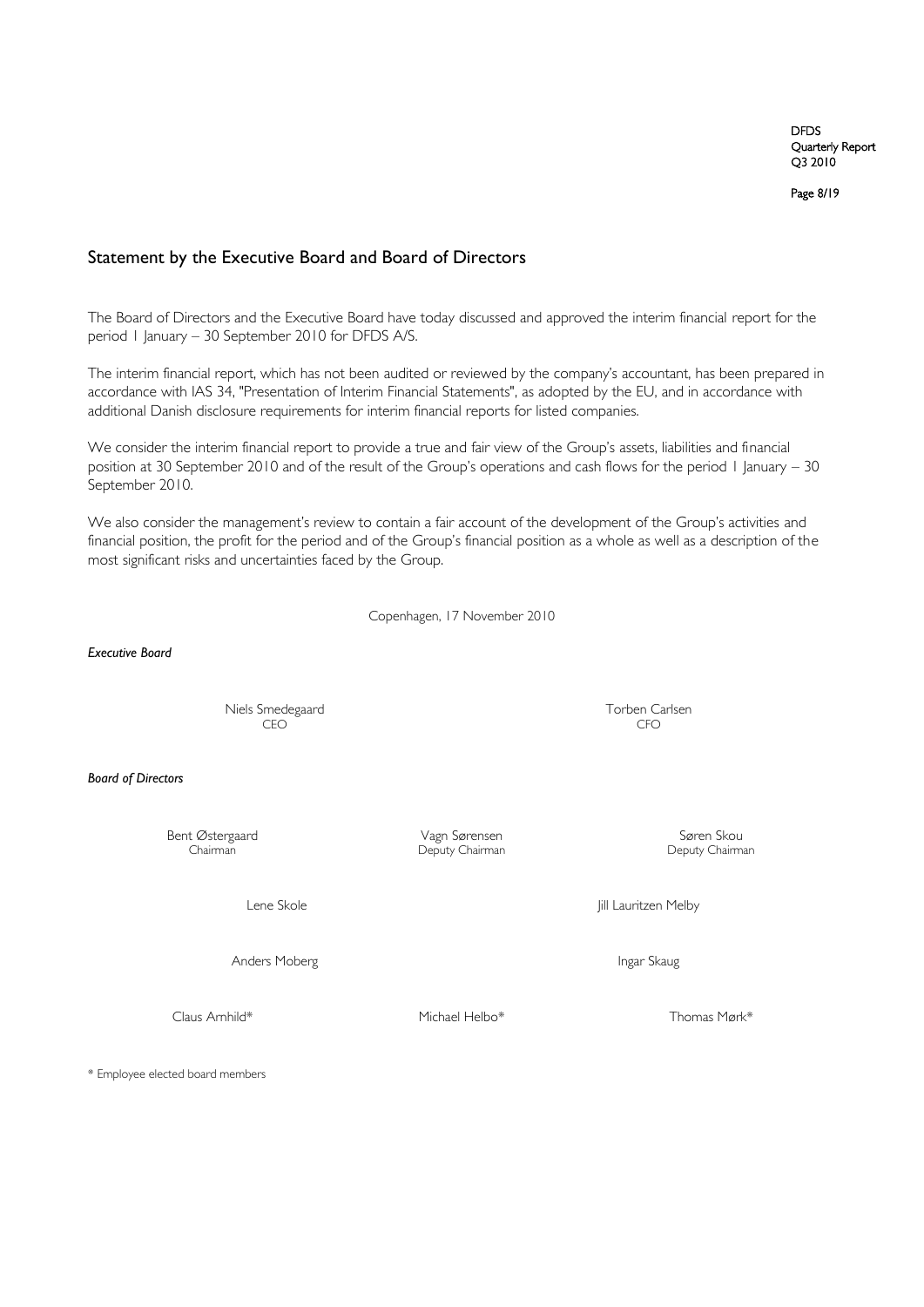Page 9 /19

## DFDS Group - Income Statement

|                                                                 | 2010           | 2009            | 2010       | 2009                   | 2009                        |
|-----------------------------------------------------------------|----------------|-----------------|------------|------------------------|-----------------------------|
| DKK mill.                                                       | Q <sub>3</sub> | Q <sub>3</sub>  | $Q1-Q3$    | $Q1-Q3$                | Full year                   |
|                                                                 |                |                 |            |                        |                             |
| Revenue                                                         | 3,359.4        | 1,819.5         | 6,921.2    | 4,898.5                | 6,555.5                     |
|                                                                 |                |                 |            |                        |                             |
| Costs                                                           |                |                 |            |                        |                             |
| Operating costs related to ships                                | $-1,905.2$     | $-892.6$        | $-3,909.6$ | $-2,503.6$<br>$-491.2$ | $-3,391.6$                  |
| Charter hire                                                    | $-257.9$       | $-175.0$        | $-543.0$   |                        | $-661.5$                    |
| Staff costs                                                     | $-507.4$       | $-329.9$        | $-1,159.3$ | $-989.1$               | $-1,325.6$                  |
| Other costs of operation, sales and administration              | $-149.8$       | $-105.3$        | $-320.5$   | $-287.1$               | $-372.8$                    |
| Total costs                                                     | $-2,820.3$     | $-1,502.8$      | $-5,932.4$ | $-4,271.0$             | $-5,751.5$                  |
| Operating profit before depreciation (EBITDA) and special items | 539.1          | 316.7           | 988.8      | 627.5                  | 804.0                       |
| Share of profit of associates                                   | 3.9            | 0.4             | 4.5        | 1.6                    | 1.4                         |
| Profit/loss on disposal of tangible assets                      | 1.5            | $\mathsf{I}$ .4 | 3.8        | $ $ $ $ $ $ $ $        | 17.6                        |
|                                                                 |                |                 |            |                        |                             |
| Depreciation and impairment                                     |                |                 |            |                        |                             |
| Ships                                                           | $-168.3$       | $-115.4$        | $-404.4$   | $-332.8$               | $-448.1$                    |
| Other fixed assets                                              | $-41.7$        | $-29.8$         | $-101.2$   | $-89.3$                | $-124.1$                    |
| Impairment losses for ships and other non-current assets        | $-1.3$         | 0.0             | $-1.3$     | $-18.0$                | $-60.7$                     |
| Value adjustment goodwill/negative goodwill                     | 0.0            | 0.5             | 0.0        | $\vert A$              | 1.5                         |
| Total depreciation and impairment                               | $-211.3$       | $-144.7$        | $-506.9$   | $-438.7$               | $-631.4$                    |
|                                                                 |                |                 |            |                        |                             |
| Operating profit (EBIT) before special items                    | 333.2          | 173.8           | 490.2      | 202.2                  | 191.6                       |
|                                                                 |                |                 |            |                        |                             |
| Special items                                                   | $-63.0$        | 0.0             | $-83.8$    | 0.0                    | $-17.6$                     |
|                                                                 |                |                 |            |                        |                             |
| Operating profit after special items (EBIT)                     | 270.2          | 173.8           | 406.4      | 202.2                  | 174.0                       |
|                                                                 |                |                 |            |                        |                             |
| Financial income                                                | 14.7           | 20.4            | 40.6       | 29.4                   | 34.2                        |
| Financial expenses                                              | $-59.6$        | $-50.0$         | $-144.4$   | $-154.0$               | $-188.5$                    |
| Finance, net                                                    | $-44.9$        | $-29.6$         | $-103.8$   | $-124.6$               | $-154.3$                    |
|                                                                 | 225.3          | 144.2           | 302.7      | 77.6                   | 19.7                        |
| Profit before tax                                               |                |                 |            |                        |                             |
| Tax on profit                                                   | $7.5\,$        | $-1.6$          | 3.9        | 22.9                   | 69.1                        |
|                                                                 |                |                 |            |                        |                             |
| Profit for the period                                           | 232.8          | 142.6           | 306.6      | 100.5                  | 88.8                        |
|                                                                 |                |                 |            |                        |                             |
| Attributable to:                                                |                |                 |            |                        |                             |
| Equity holders of DFDS A/S                                      | 231.4          | $ 4 $ .         | 304.2      | 97.9                   | 85.7                        |
| Minority interests                                              | 1.4            | 1.5             | 2.4        | 2.6                    | 3.1                         |
|                                                                 | 232.8          | 142.6           | 306.6      | 100.5                  | 88.8                        |
|                                                                 |                |                 |            |                        |                             |
| Basic earnings per share (EPS) of DKK 100                       | 15.91          | 18.33           | 31.69      | 12.73                  | 11.18                       |
| Diluted earnings per share (EPS-D) of DKK 100                   | 15.91          | 18.33           | 31.66      | 12.73                  | $\vert \ \vert . \vert \ 8$ |
|                                                                 |                |                 |            |                        |                             |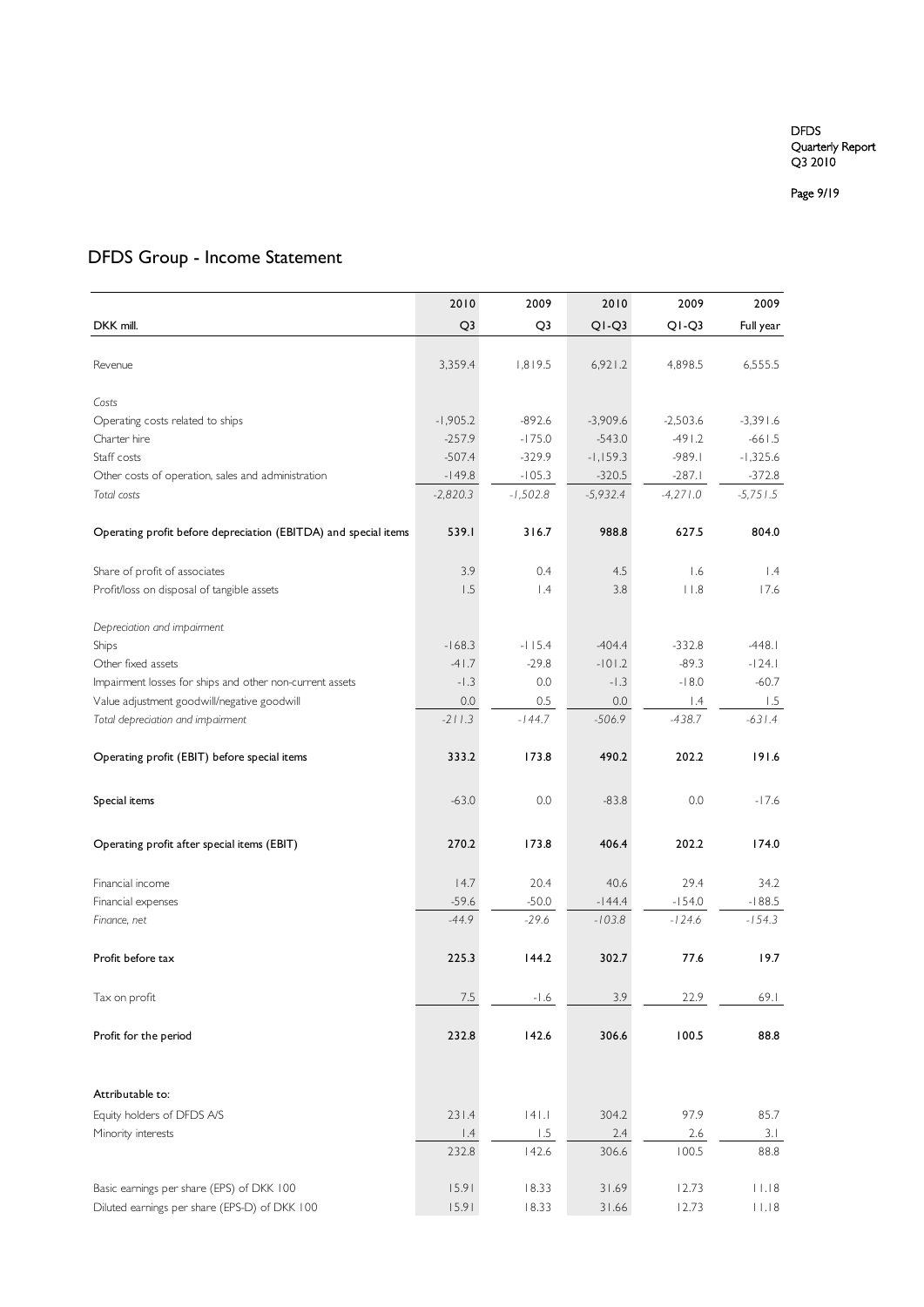Page 10/19

## DFDS Group – Comprehensive Income

|                                                                                                                                    | 2010           | 2009           | 2010    | 2009    | 2009      |
|------------------------------------------------------------------------------------------------------------------------------------|----------------|----------------|---------|---------|-----------|
| DKK mill.                                                                                                                          | Q <sub>3</sub> | Q <sub>3</sub> | $Q1-Q3$ | $Q1-Q3$ | Full year |
|                                                                                                                                    |                |                |         |         |           |
| Profit for the period                                                                                                              | 232.1          | 143.1          | 306.6   | 100.5   | 88.8      |
| Other comprehensive income                                                                                                         |                |                |         |         |           |
| Value adjustment of hedging instruments                                                                                            | 4.5            | $-4.0$         | $-50.4$ | 78.1    | 73.4      |
| Value adjustment of hedging instruments transferred to revenue<br>Value adjustment of hedging instruments transferred to operating | $-0.6$         | $-2.1$         | $-0.7$  | $-9.5$  | 5.7       |
| expenses                                                                                                                           | 0.4            | $-13.8$        | 9.6     | $-51.0$ | $-63.8$   |
| Value adjustment of hedging instruments transferred to financial<br>expenses                                                       | 9.5            | 8.4            | 30.5    | 14.6    | 25.1      |
| Tax of equity movements                                                                                                            | 0.1            | 0.0            | 0.1     | 0.0     | 0.0       |
| Currency translation, foreign companies                                                                                            | 14.3           | 46.5           | 78.0    | 88.3    | 94.3      |
| Revaluation of securities                                                                                                          | $-0.9$         | 1.9            | $-6.1$  | 5.8     | 5.6       |
|                                                                                                                                    |                |                |         |         |           |
| Comprehensive income for the period                                                                                                | 259.4          | 180.0          | 367.6   | 226.8   | 229.1     |
|                                                                                                                                    |                |                |         |         |           |
| Comprehensive income for the period is attributed to                                                                               |                |                |         |         |           |
| Equity holders of DFDS A/S                                                                                                         | 259.4          | 178.4          | 366.6   | 224.2   | 225.7     |
| Minority interests                                                                                                                 | 0.0            | 1.6            | 0.1     | 2.6     | 3.4       |
|                                                                                                                                    | 259.4          | 180.0          | 367.6   | 226.8   | 229.1     |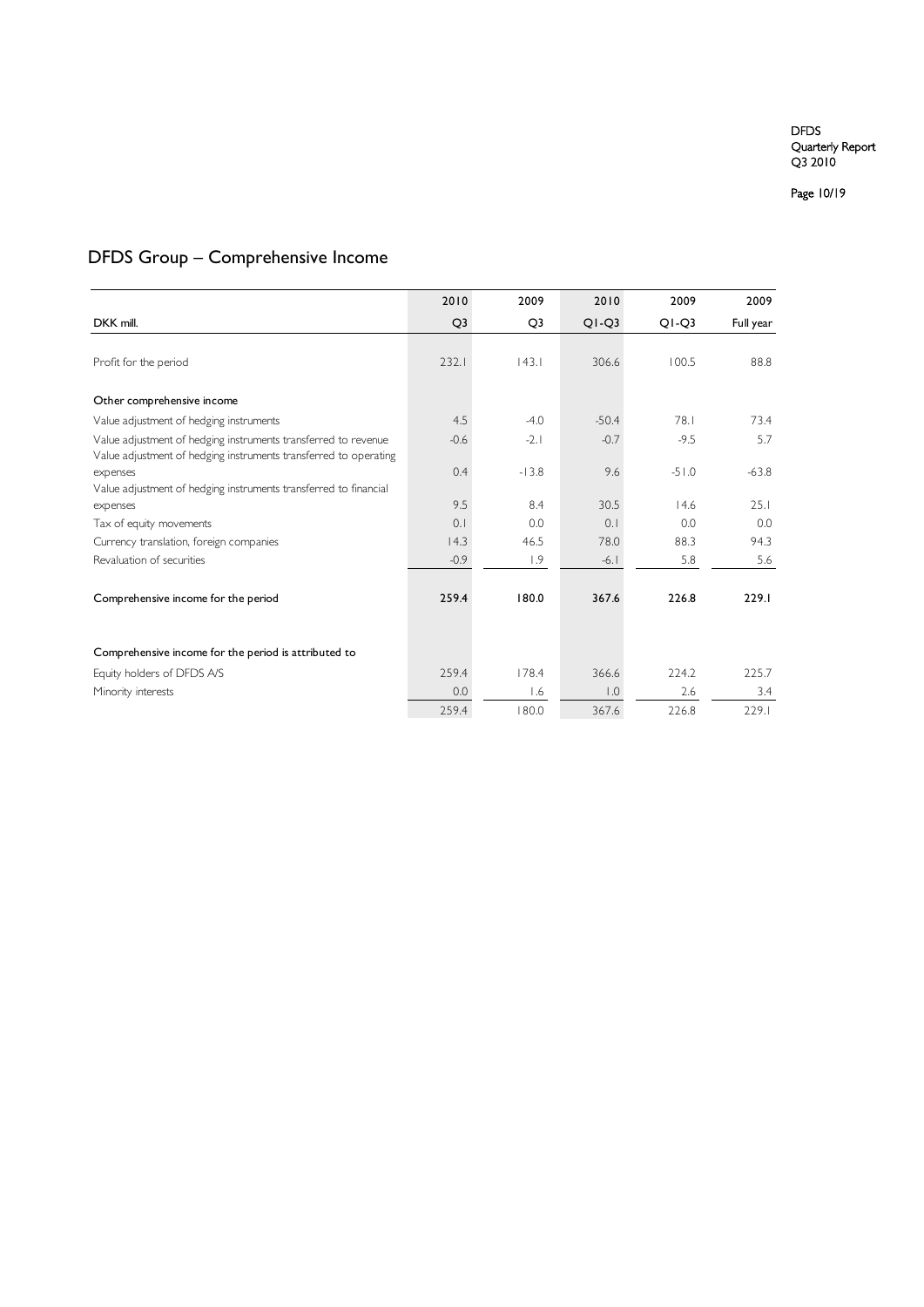Page 11/19

## DFDS Group – Balance Sheet, Assets

|                                      | 30.09.   | 30.09.  | 31.12.  |
|--------------------------------------|----------|---------|---------|
| DKK mill.                            | 2010     | 2009    | 2009    |
|                                      |          |         |         |
| Non-current assets                   |          |         |         |
|                                      |          |         |         |
| Goodwill                             | 383.3    | 343.6   | 343.9   |
| Other non-current intangible assets  | 3.3      | 20.8    | 15.2    |
| Software                             | 60.2     | 59.0    | 59.4    |
| Development projects in progress     | 4.2      | 6.8     | 6.0     |
| Total non-current intangible assets  | 451.0    | 430.2   | 424.5   |
|                                      |          |         |         |
| <b>Buildings</b>                     | 201.9    | 84.7    | 75.3    |
| Terminals                            | 681.4    | 273.8   | 278.4   |
| Ships                                | 8,766.3  | 6,627.2 | 6,864.0 |
| Equipment, etc.                      | 347.6    | 314.9   | 298.8   |
| Work in progress and prepayments     | 17.9     | 208.8   | 9.3     |
| Total non-current tangible assets    | 10,015.1 | 7,509.4 | 7,525.8 |
|                                      |          |         |         |
| Investments in associates            | 32.6     | 4.2     | 4.8     |
| Receivables                          | 24.9     | 25.8    | 24.8    |
| Securities                           | 27.3     | 31.3    | 30.1    |
| Deferred tax assets                  | 134.8    | 106.2   | 102.7   |
| Total other non-current assets       | 219.6    | 167.5   | 162.4   |
|                                      |          |         |         |
| Total non-current assets             | 10,685.7 | 8,107.1 | 8,112.7 |
|                                      |          |         |         |
| Inventories                          | 116.4    | 85.1    | 76.8    |
| Trade receivables                    | 1,546.2  | 814.2   | 721.6   |
| Amounts owed by associates           | 7.1      | 0.1     | 2.8     |
| Other receivables and current assets | 210.8    | 124.8   | 96.2    |
| Prepayments                          | 163.0    | 98.3    | 122.3   |
| Securities                           | 421.4    | 0.0     | 0.0     |
| Cash at bank and in hand             | 998.5    | 131.3   | 154.6   |
|                                      | 3,463.4  | 1,254.7 | 1,174.3 |
| Assets classified as held for sale   | 0.0      | 167.0   | 11.0    |
| Total current assets                 | 3,463.4  | 1,421.7 | 1,185.3 |
|                                      |          |         |         |
| Total assets                         | 14,149.1 | 9,528.8 | 9,298.0 |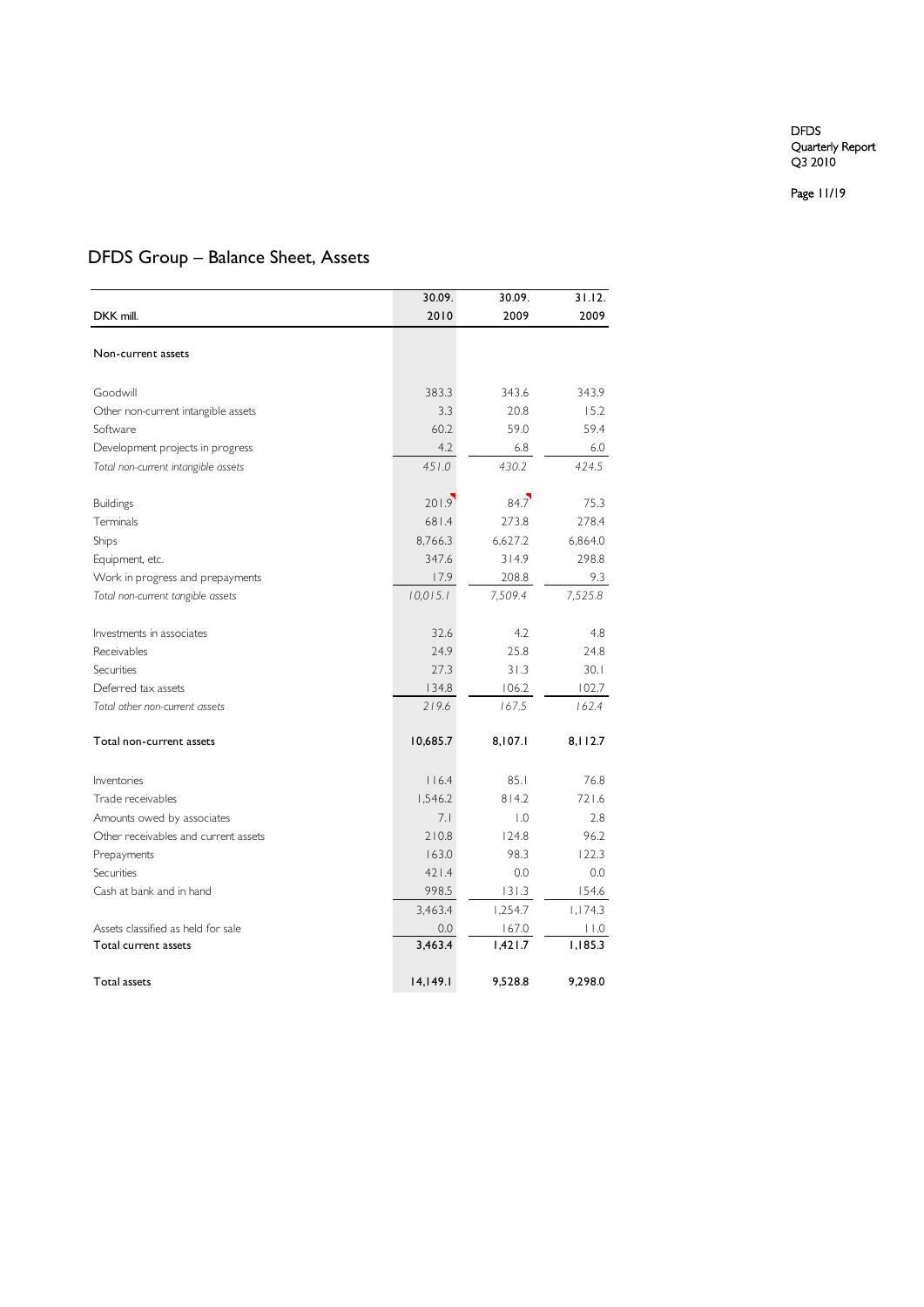Page 12/19

## DFDS Group – Balance Sheet, Equities and Liabilities

|                                                         | 30.09.   | 30.09.   | 31.12.   |
|---------------------------------------------------------|----------|----------|----------|
| DKK mill.                                               | 2010     | 2009     | 2009     |
|                                                         |          |          |          |
| Equity                                                  |          |          |          |
|                                                         |          |          |          |
| Share capital                                           | 1,485.6  | 800.0    | 800.0    |
| Reserves                                                | $-74.9$  | $-183.0$ | $-169.1$ |
| Retained earnings                                       | 4,727.7  | 3,022.6  | 3,009.8  |
| Total equity attributable to equity holders of DFDS A/S | 6,138.4  | 3,639.6  | 3,640.7  |
| Minority interests                                      | 47.5     | 46.5     | 47.1     |
| Total equity                                            | 6,185.9  | 3,686.1  | 3,687.8  |
|                                                         |          |          |          |
| Interest bearing liabilities                            | 4,382.3  | 3,242.3  | 3,073.7  |
| Deferred tax                                            | 176.2    | 161.2    | 162.1    |
| Pension and jubilee liabilities                         | 253.7    | 180.9    | 178.9    |
| Other provisions                                        | 106.5    | 0.0      | 0.0      |
| Total non-current liabilities                           | 4,918.7  | 3,584.4  | 3,414.7  |
| Interest bearing liabilities                            | 864.7    | 1,064.1  | 1,126.4  |
| Trade payables                                          | 527.3    | 320.1    | 315.0    |
| Amounts owed by associates                              | 3.8      | 0.7      | 0.0      |
| Other provisions                                        | 82.8     | 9.0      | 6.2      |
| Corporation tax                                         | 52.9     | 32.2     | 26.4     |
| Other payables                                          | 1,388.3  | 707.2    | 648.0    |
| Deferred income                                         | 124.7    | 82.5     | 73.5     |
|                                                         | 3,044.5  | 2,215.8  | 2,195.5  |
| Liabilities related to assets held for sale             | 0.0      | 42.5     | 0.0      |
| Total current liabilities                               | 3,044.5  | 2,258.3  | 2,195.5  |
| <b>Total liabilites</b>                                 | 7,963.2  | 5,842.7  | 5,610.2  |
| Total equity and liabilities                            | 14,149.1 | 9,528.8  | 9,298.0  |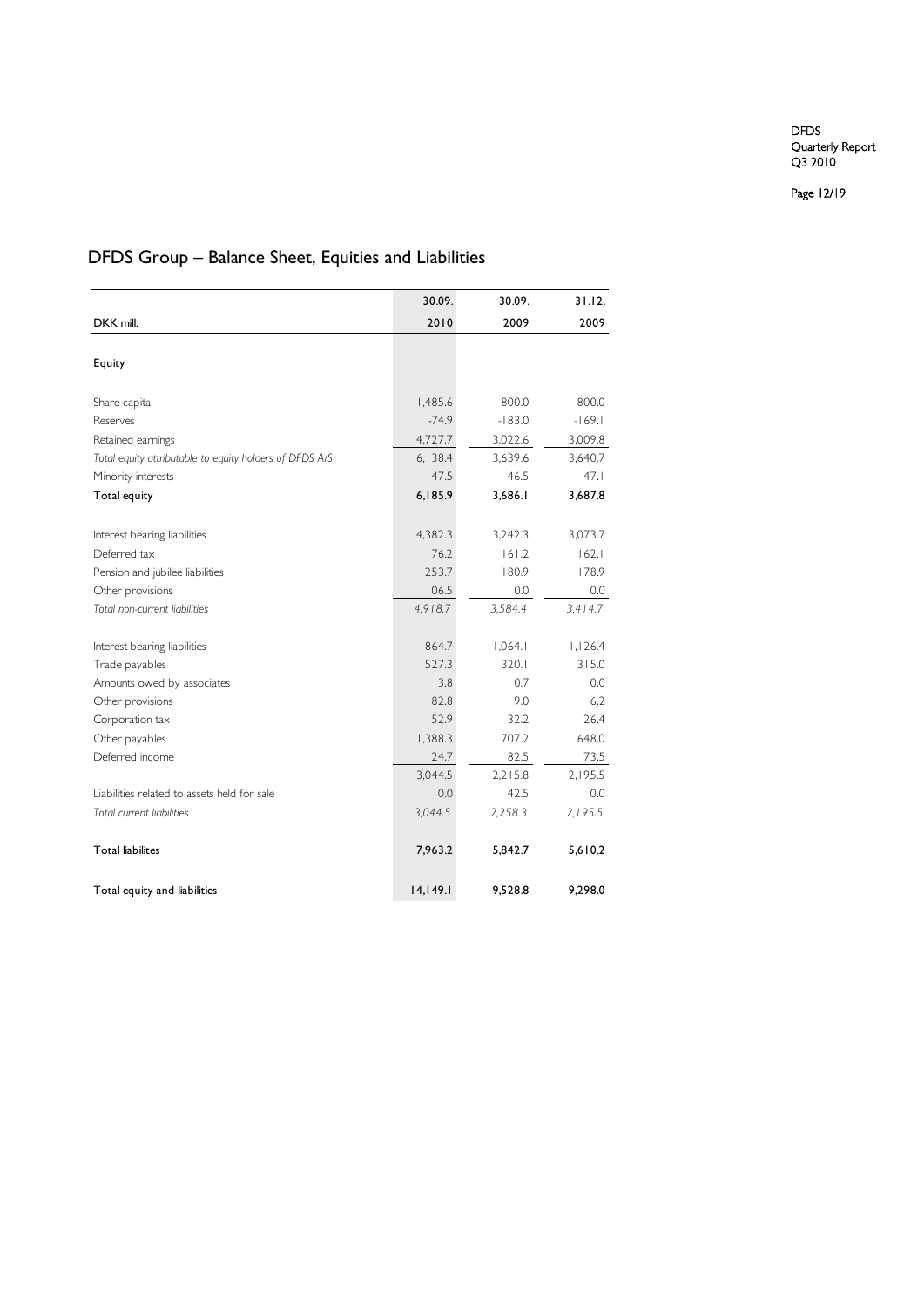Page 13/19

## DFDS Group – Statement of changes in equity

|                                                                                                   | Share capital | Reserves    | Retained | Total equity  | Minority<br>Total |                         |                   |            |                   |
|---------------------------------------------------------------------------------------------------|---------------|-------------|----------|---------------|-------------------|-------------------------|-------------------|------------|-------------------|
|                                                                                                   |               | Currency    | Hedging  | Revaluation   | Treasury          | earnings                | attributable to   | interests  |                   |
| DKK mill.                                                                                         |               | translation |          | of securities | shares            |                         | equity holders of |            |                   |
|                                                                                                   |               |             |          |               |                   |                         |                   |            |                   |
| Equity at I January 2009                                                                          | 800.0         | $-175.9$    | $-102.9$ | 3.3           | $-34.0$           | 2,923.4                 | 3,413.9           | 70.6       | 3,484.5           |
| Equity movements Q1-Q3 2009                                                                       |               |             |          |               |                   |                         |                   |            |                   |
| Comprehensive income for the period                                                               |               |             |          |               |                   |                         |                   |            |                   |
| Profit for the period                                                                             |               |             |          |               |                   | 97.9                    | 97.9              | 2.6        | 100.5             |
| Other comprehensive income                                                                        |               |             |          |               |                   |                         |                   |            |                   |
| Value adjustment of hedging instruments<br>Value adjustment of hedging instruments transferred to |               |             | 78.1     |               |                   |                         | 78.1              |            | 78.1<br>$-9.5$    |
| revenue<br>Value adjustment of hedging instruments transferred to                                 |               |             | $-9.5$   |               |                   |                         | $-9.5$            |            |                   |
| operating expenses<br>Value adjustment of hedging instruments transferred to                      |               |             | $-51.0$  |               |                   |                         | $-51.0$           |            | $-51.0$           |
| financial expenses                                                                                |               |             | 14.6     |               |                   |                         | 14.6              |            | 14.6              |
| Currency translation, foreign companies<br>Revaluation of securities                              |               | 88.2        |          | 5.8           |                   |                         | 88.2<br>5.8       | 0.1        | 88.3<br>5.8       |
| Comprehensive income for the period                                                               | 0.0           | 88.2        | 32.2     | 5.8           | 0.0               | 97.9                    | 224.I             | 2.7        | 226.8             |
| Distributed dividends                                                                             |               |             |          |               |                   |                         | 0.0               | $-1$ , $1$ | $-1.1$            |
| Disposal of minority interests                                                                    |               |             |          |               |                   |                         | 0.0               | $-25.7$    | $-25.7$           |
| Vested re. share-based payment                                                                    |               |             |          |               |                   | 0.7                     | 0.7               |            | 0.7               |
| Sale of treasury shares related to exercise of share options<br>Equity movements Q1-Q3 2009       | 0.0           | 88.2        | 32.2     | 5.8           | 0.3<br>0.3        | 0.6<br>99.2             | 0.9<br>225.7      | $-24.1$    | 0.9<br>201.6      |
|                                                                                                   |               |             |          |               |                   |                         |                   |            |                   |
| Equity at 30 September 2009                                                                       | 800.0         | $-87.7$     | $-70.7$  | 9.1           | $-33.7$           | 3,022.6                 | 3,639.6           | 46.5       | 3,686.1           |
|                                                                                                   |               |             |          |               |                   |                         |                   |            |                   |
| Equity at I January 2010                                                                          | 800.0         | $-82.0$     | $-62.4$  | 9.0           | $-33.7$           | 3,009.8                 | 3,640.7           | 47.1       | 3,687.8           |
| Equity movements Q1-Q3 2010                                                                       |               |             |          |               |                   |                         |                   |            |                   |
|                                                                                                   |               |             |          |               |                   |                         |                   |            |                   |
| Comprehensive income for the period<br>Profit for the period                                      |               |             |          |               |                   | 304.2                   | 304.2             | 2.4        | 306.6             |
|                                                                                                   |               |             |          |               |                   |                         |                   |            |                   |
| Other comprehensive income                                                                        |               |             | $-50.4$  |               |                   |                         |                   |            |                   |
| Value adjustment of hedging instruments<br>Value adjustment of hedging instruments transferred to |               |             |          |               |                   |                         | $-50.4$           |            | $-50.4$           |
| revenue<br>Value adjustment of hedging instruments transferred to                                 |               |             | $-0.7$   |               |                   |                         | $-0.7$            |            | $-0.7$            |
| operating expenses                                                                                |               |             | 9.6      |               |                   |                         | 9.6               |            | 9.6               |
| Value adjustment of hedging instruments transferred to<br>financial expenses                      |               |             | 30.5     |               |                   |                         | 30.5              |            | 30.5              |
| Income tax on other comprehensive income                                                          |               |             | 0.1      |               |                   |                         | 0.1               |            | 0.1               |
| Currency translation, foreign companies<br>Revaluation of securities                              |               | 78.0        |          | $-6.1$        |                   |                         | 78.0<br>$-6.1$    |            | 78.0<br>$-6.1$    |
| Comprehensive income for the period                                                               | 0.0           | 78.0        | $-10.9$  | $-6.1$        | 0.0               | 304.2                   | 365.2             | 2.4        | 367.6             |
|                                                                                                   |               |             |          |               |                   |                         |                   |            |                   |
| Increase of capital<br>Addition of minority interests                                             | 685.6         |             |          |               |                   | $1,396.0$ <sup>1)</sup> | 2,081.6<br>0.0    | $-1.0$     | 2,081.6<br>$-1.0$ |
| Sale of warrants                                                                                  |               |             |          |               |                   | 16.2                    | 16.2              |            | 16.2              |
| Disposal of minority interests                                                                    |               |             |          |               |                   | 0.9                     | 0.9               | $-1.0$     | $-0.1$            |
| Vested re. share-based payment                                                                    |               |             |          |               |                   | 0.7                     | 0.7               |            | 0.7               |
| Sale of treasury shares related to exercise of share options                                      |               |             |          |               | 33.2              | $-0.1$                  | 33.2<br>$-0.1$    |            | 33.2              |
| Other adjustments<br>Equity movements Q1-Q3 2010                                                  | 685.6         | 78.0        | $-10.9$  | $-6.1$        | 33.2              | 1,717.9                 | 2,497.7           | 0.4        | $-0.1$<br>2,498.1 |
|                                                                                                   |               |             |          |               |                   |                         |                   |            |                   |
| Equity at 30 September 2010                                                                       | 1,485.6       | $-4.0$      | $-73.3$  | 2.9           | $-0.5$            | 4,727.7                 | 6,138.4           | 47.5       | 6,185.9           |
|                                                                                                   |               |             |          |               |                   |                         |                   |            |                   |

1) Costs for preparation of the Prospectus of DKK 35.4 mill. has reduced this amount. The costs are primarily emissionbanks, legal advisors and auditors.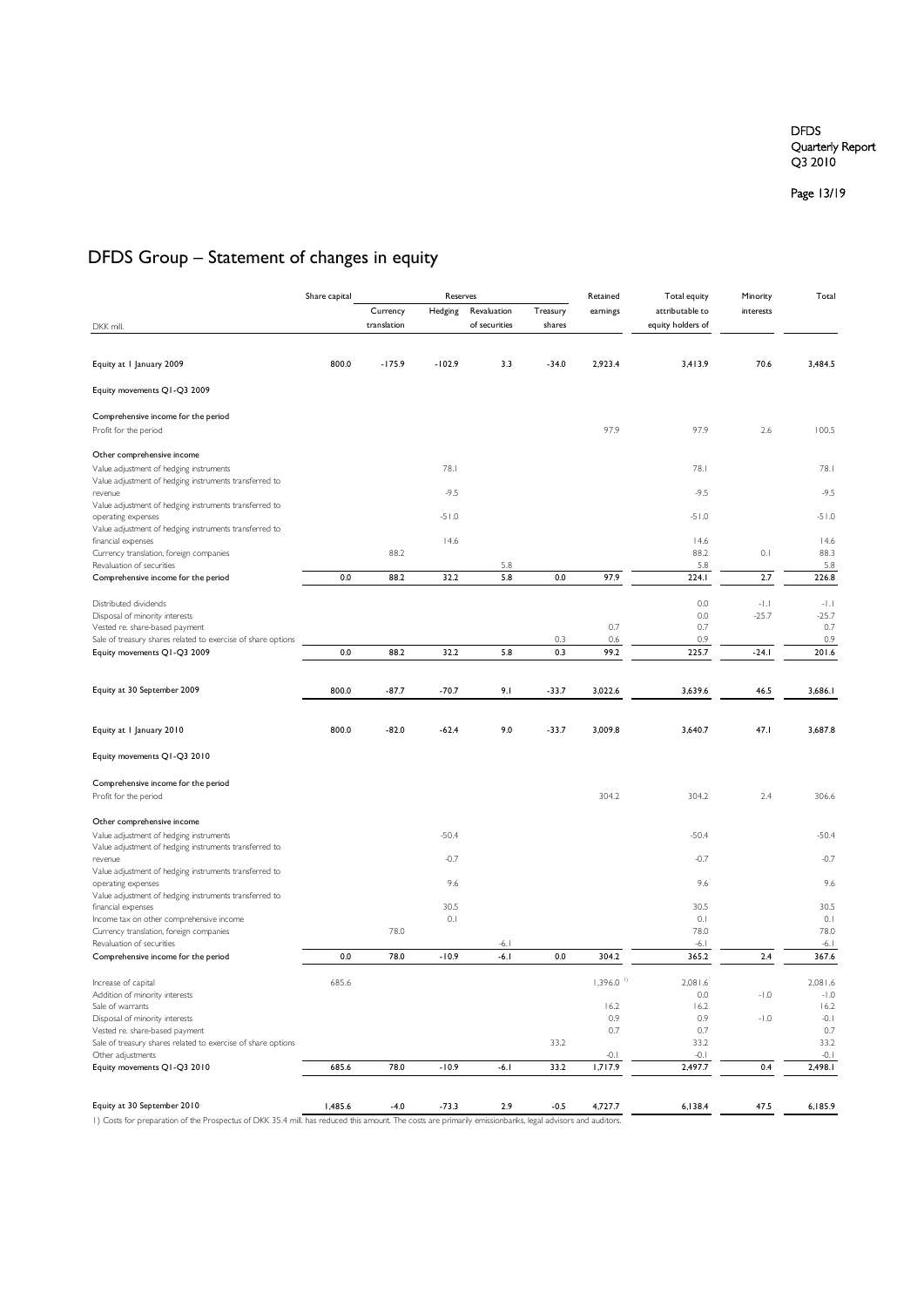Page 14/19

## DFDS Group – Cash Flow Statement

|                                                                 | 2010           | 2009     | 2010       | 2009       | 2009       |
|-----------------------------------------------------------------|----------------|----------|------------|------------|------------|
| DKK mill.                                                       | Q <sub>3</sub> | Q3       | $Q1-Q3$    | $Q1-Q3$    | Full year  |
|                                                                 |                |          |            |            |            |
| Operating profit before depreciation (EBITDA) and special items | 539.I          | 316.7    | 988.8      | 627.5      | 804.0      |
| Adjustments for non-liquid operating items, etc.                | $-54.6$        | 17.0     | $-78.7$    | 20.8       | $-9.3$     |
| Change in working capital                                       | 217.1          | $-149.1$ | 187.3      | 21.7       | 86.7       |
| Payment of pension liabilities and other provisions             | $-13.4$        | $-6.5$   | $-17.2$    | $-10.6$    | $-20.5$    |
| Cash flow from operating activities, gross                      | 688.2          | 178.1    | 1,080.2    | 659.4      | 860.9      |
| Interest income                                                 | 19.9           | 6.1      | 60.7       | 51.4       | 70.1       |
| Interest expenses                                               | $-47.5$        | $-63.9$  | $-154.7$   | $-211.2$   | $-262.1$   |
| Taxes paid                                                      | $-3.1$         | $-0.7$   | $-8.7$     | $-17.8$    | $-25.1$    |
| Cash flow from operating activities, net                        | 657.5          | 129.6    | 977.5      | 481.8      | 643.8      |
|                                                                 |                |          |            |            |            |
| Ships                                                           | $-35.5$        | $-150.5$ | $-100.2$   | $-1,151.1$ | $-1,190.7$ |
| Buildings and terminals                                         | $-44.2$        | $-0.4$   | $-44.8$    | $-2.3$     | $-1.4$     |
| Equipment, etc.                                                 | $-6.9$         | $-9.4$   | $-15.1$    | $-60.4$    | $-51.9$    |
| Purchase of non-current intangible assets                       | $-3.2$         | $-4.4$   | $-17.3$    | $-17.9$    | $-22.3$    |
| Acquisition of companies and activities                         | $-1,373.1$     | 0.0      | $-1,369.4$ | 0.0        | 0.0        |
| Acquisition of minority interests                               | $-0.1$         | $-0.3$   | $-0.5$     | $-39.4$    | $-39.4$    |
| Associates                                                      | 3.7            | 0.9      | 7.1        | 1.3        | 1.4        |
| Cash flow from investing activities                             | $-1,459.3$     | $-164.1$ | $-1,540.2$ | $-1,269.8$ | $-1,304.3$ |
| Cash flow from financing activities                             |                |          |            |            |            |
| Change in loans secured by mortgages in ships                   | 1,366.7        | $-148.0$ | 1,269.5    | 374.2      | 228.5      |
| Change in other non-current investments                         | $-14.4$        | 61.9     | $-13.0$    | 61.9       | 5.2        |
| Change in other financial loans                                 | $-1,221.6$     | $-1.4$   | $-1,278.1$ | $-61.3$    | $-38.4$    |
| Payment of financial lease liabilities                          | $-5.5$         | $-9.6$   | $-10.4$    | $-28.7$    | $-30.5$    |
| Change in operating credits                                     | $-148.1$       | 51.0     | $-238.3$   | 255.9      | 332.7      |
| Exercise of share options                                       | 0.0            | 0.0      | 0.0        | 0.8        | 0.8        |
| Sale of preemtive rights                                        | 0.0            | 0.0      | 16.2       | 0.0        | 0.0        |
| Increase of share capital                                       | 519.3          | 0.0      | 519.3      | 0.0        | 0.0        |
| Directed issue                                                  | 1,562.3        | 0.0      | 1,562.3    | 0.0        | 0.0        |
| Dividends paid to shareholders                                  | 0.0            | 0.0      | 0.0        | 0.0        | $-1.2$     |
| Cash flow from financing activities                             | 2,058.7        | $-46.1$  | 1,827.5    | 602.8      | 497.I      |
| Cash flow for the period                                        | 1,256.9        | $-80.6$  | 1,264.8    | $-185.2$   | $-163.4$   |
| Cash at bank and in hand and securities at beginning of period  | 165.1          | 205.5    | 154.6      | 301.6      | 301.6      |
| Foreign exchange adjustments                                    | $-2.1$         | $6.4$    | $0.5\,$    | 14.9       | 16.4       |
| Cash at bank and in hand and securities at end of period        | 1,419.9        | 131.3    | 1,419.9    | 131.3      | 154.6      |

Of cash at bank and in hand and securities at 30 September 2010 Danish listed bonds amounts to DKK 421.4 mill. (2009: DKK 0).

*The above cannot be derived directly from the income statement and the balance sheet.*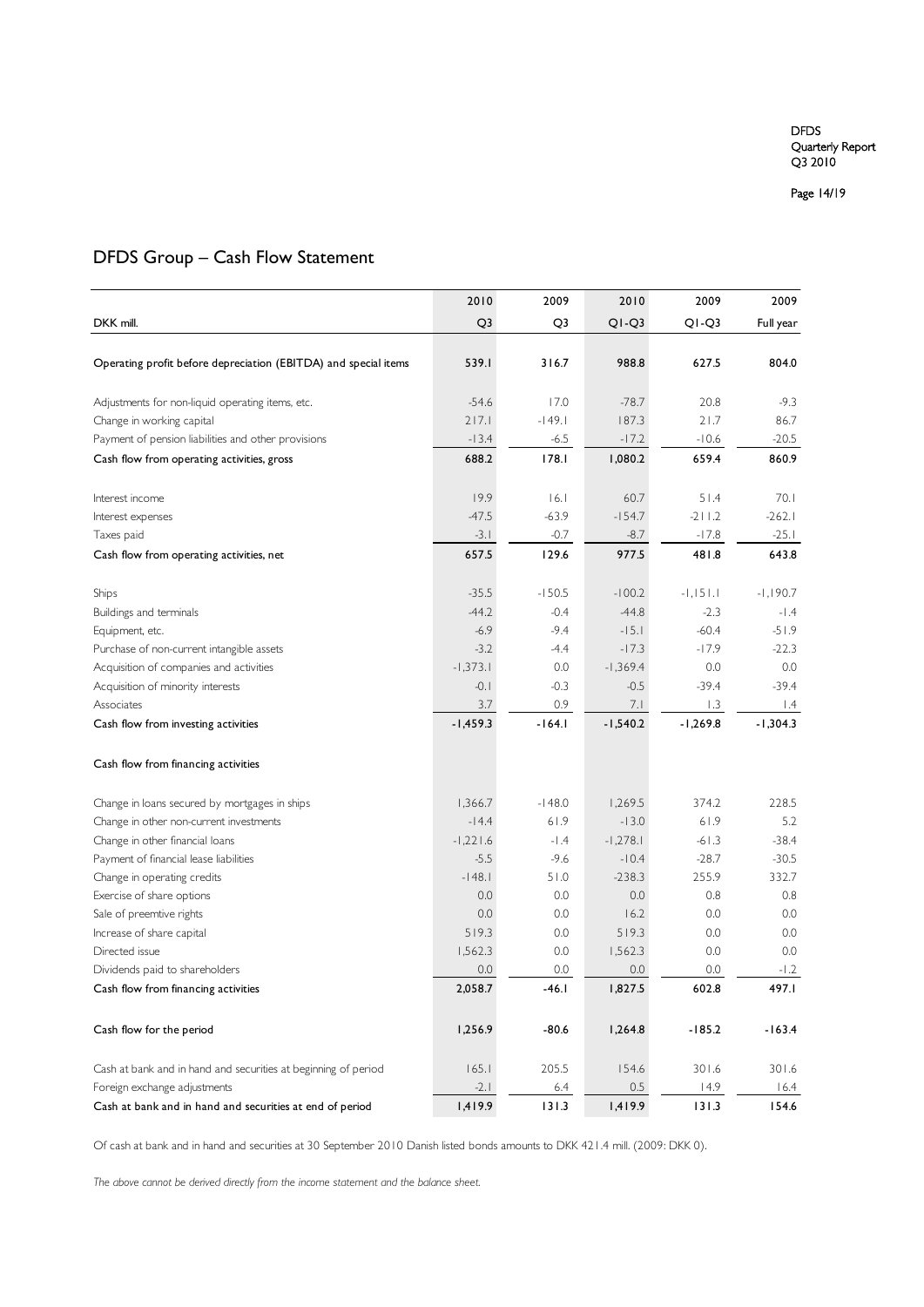Page 15/19

## Notes

### Note 1 Accounting policies

This interim report has been prepared in accordance with IAS 34 "Interim Financial Reporting" as adopted by the EU and additional Danish disclosure requirements for interim reports of listed companies. With the exception of the adaption of "Special items" as a separate item in the income statement, the interim report has been prepared in accordance with the accounting practices applied to the 2009 annual report. DFDS has adopted all new, amended or revised accounting standards and interpretations (IFRSs) endorsed by the EU effective for the accounting period beginning on 1 January 2010. These IFRSs have not had a significant impact on the Group's interim report.

To increase the information value and the comparability of the Group"s primary activities it has been decided to apply a separate line in the income statement referred to as "Special items". "Special items" will generally include significant income and expenses, which cannot be directly related to the Group"s operating activities such as substantial structuring of processes and fundamental structural adjustments and any gains and losses on disposal in connection with this, but will have a significant impact over time. Furthermore other significant one-off items are classified under this item.

The change has lead to DKK 17.6 mill. being reclassified from "Other costs of operation, sales and administration" to "Special items" while no items has been reclassified for the comparatives for the period 1-3Q 2009.

#### Note 2 Segment information

DKK mill.

|                                             | Shipping | Logistics | Non-      |          |
|---------------------------------------------|----------|-----------|-----------|----------|
|                                             | Division | Division  | allocated | Total    |
| I-3Q 2009                                   |          |           |           |          |
| Revenue from external customers             | 3,449.7  | 1,442.9   | 5.9       | 4,898.5  |
| Inter-segment revenue                       | 158.5    | 20.9      | 142.8     | 322.2    |
| Total revenue                               | 3,608.2  | 1,463.8   | 148.7     | 5,220.7  |
| Operating profit after special items (EBIT) | 247.0    | $-8.0$    | $-36.8$   | 202.2    |
| Total assets                                | 8,030.0  | 1,361.0   | 137.8     | 9,528.8  |
|                                             | Shipping | Logistics | Non-      |          |
|                                             | Division | Division  | allocated | Total    |
| I-3Q 2010                                   |          |           |           |          |
| Revenue from external customers             | 4,701.3  | 2,195.2   | 24.7      | 6,921.2  |
| Inter-segment revenue                       | 257.6    | 28.3      | 130.2     | 416.1    |
| Total revenue                               | 4,958.9  | 2,223.5   | 154.9     | 7,337.3  |
| Operating profit after special items (EBIT) | 536.0    | $-35.6$   | $-93.2$   | 407.2    |
| <b>Total assets</b>                         | 10,658.8 | 2,066.5   | 1,423.8   | 14,149.1 |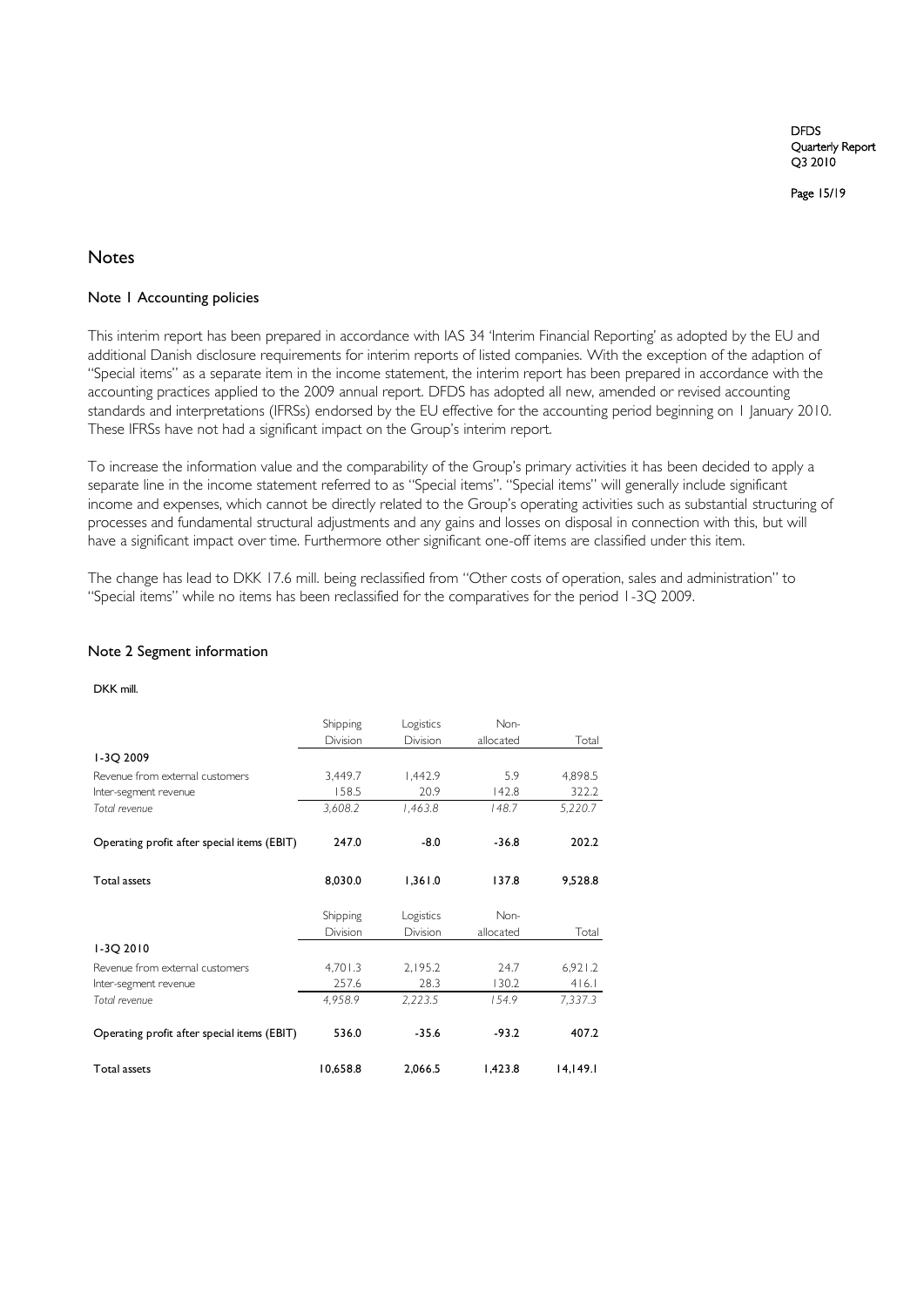Page 16/19

#### Note 3 Acquisition of companies and activities

On 12 July 2010 DFDS acquired all shares in Norfolk Holdings B.V., which is the parent company in the Norfolkline Group. Norfolkline is a leading shipping and logistics company with a strong seabased route network in the North Sea, the English Channel and the Irish Sea combined with significant logistics activities in Northern Europe. Norfolkline"s activities are distributed in the two business areas: Ferry and Logistics. Each business area has its own management and organisation. The Ferry business area covers transport of freight units, passengers and passenger vehicles on ro-ro and ro-pax vessels on the northern European routes. The Logistics business area primarily covers door-to-door transport of full and part load trailers in Europe, focusing on UK, Ireland, Germany, Benelux, Italy and Scandinavia. Logistics uses Ferry for sea transport when feasible. To support the Ferry activities, the company owns a port terminal in Vlaardingen at Rotterdam, the Netherlands, which is centrally located for transport of goods to and from the Netherlands and Germany. Moreover, the company operates port terminals in Dunkerque, Liverpool, Dublin and Belfast.

By combining two complementary shipping companies, the Acquisition will create Northern Europe's leading sea-based transport network. With the acquisition of Norfolkline, DFDS adds two new markets to its ro-ro route network, the English Channel and the Irish Sea, and in the North Sea the activities can be combined. In addition, the volume of the entire network can be increased.

The purchase price for Norfolk Holdings B.V. on an enterprise value basis comprises (i) a fixed cash payment of EUR 170 million (equivalent to approximately DKK 1.3 bill.); (ii) a variable cash payment equal to the proceeds received by the company from the directed issue to A.P. Moller - Maersk of 28.2% of the company"s total share capital after completion of the offerings; and (iii) a number of shares in the company equal to 0.6% of the company's total share capital after completion of the offerings from the company"s holding of treasury shares.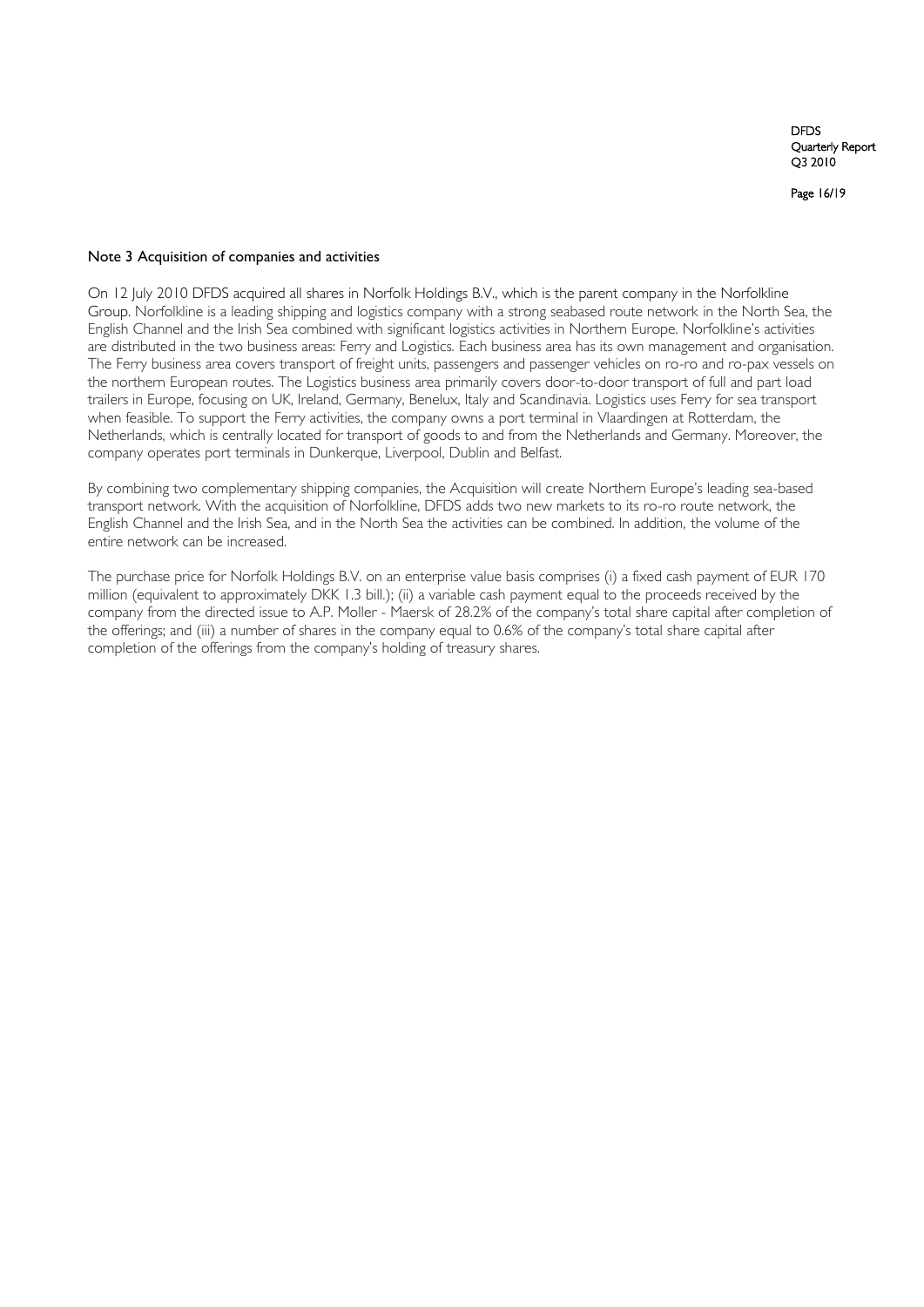Page 17/19

The preliminary assessed fair value at acquisition date of acquired assets and liabilities and the consideration consist of the following:

|                                                      | Preliminary   |
|------------------------------------------------------|---------------|
|                                                      | assessed fair |
|                                                      | value at      |
|                                                      | acquistion    |
| DKK mill.                                            | date          |
| Non-current intangible assets                        | 0             |
| Ships                                                | 2,020         |
| Other non-current tangible assets                    | 581           |
| Non-current tangible assets                          | 2,601         |
| Other non-current assets                             | 33            |
| Total non-current assets                             | 2,634         |
| Trade receivables                                    | 733           |
| Other currents assets                                | 179           |
| Cash at bank and in hand                             | 47            |
| Total current assets                                 | 959           |
| <b>Total assets</b>                                  | 3,593         |
| Interest bearing liabilities                         | 447           |
| Pension and other provisions                         | 196           |
| Total non-current liabilities                        | 643           |
| Interest bearing liabilities                         | 774           |
| Trade payables                                       | 253           |
| Other provisions                                     | 63            |
| Other current liabilities                            | 436           |
| Total current liabilities                            | 1,526         |
| <b>Total liabilities</b>                             | 2,169         |
| Preliminary assessed acquired net assets             | 1,424         |
| Assessed goodwill                                    | 29            |
| Preliminary assessed total purchase prise            | 1,453         |
| Hereof cash at bank and in hand at Norfolkline Group | $-47$         |
| Consideration in the form of shares in DFDS A/S      | $-33$         |
| Preliminary assessed consideration in cash           | 1,373         |

The statement, according to IFRS 3, is preliminary and is expected to be completed by the presentation of the Annual Consolidated Report. Final assessment of purchase price is dependent on a final completion statement, this is expected to be completed in December 2010.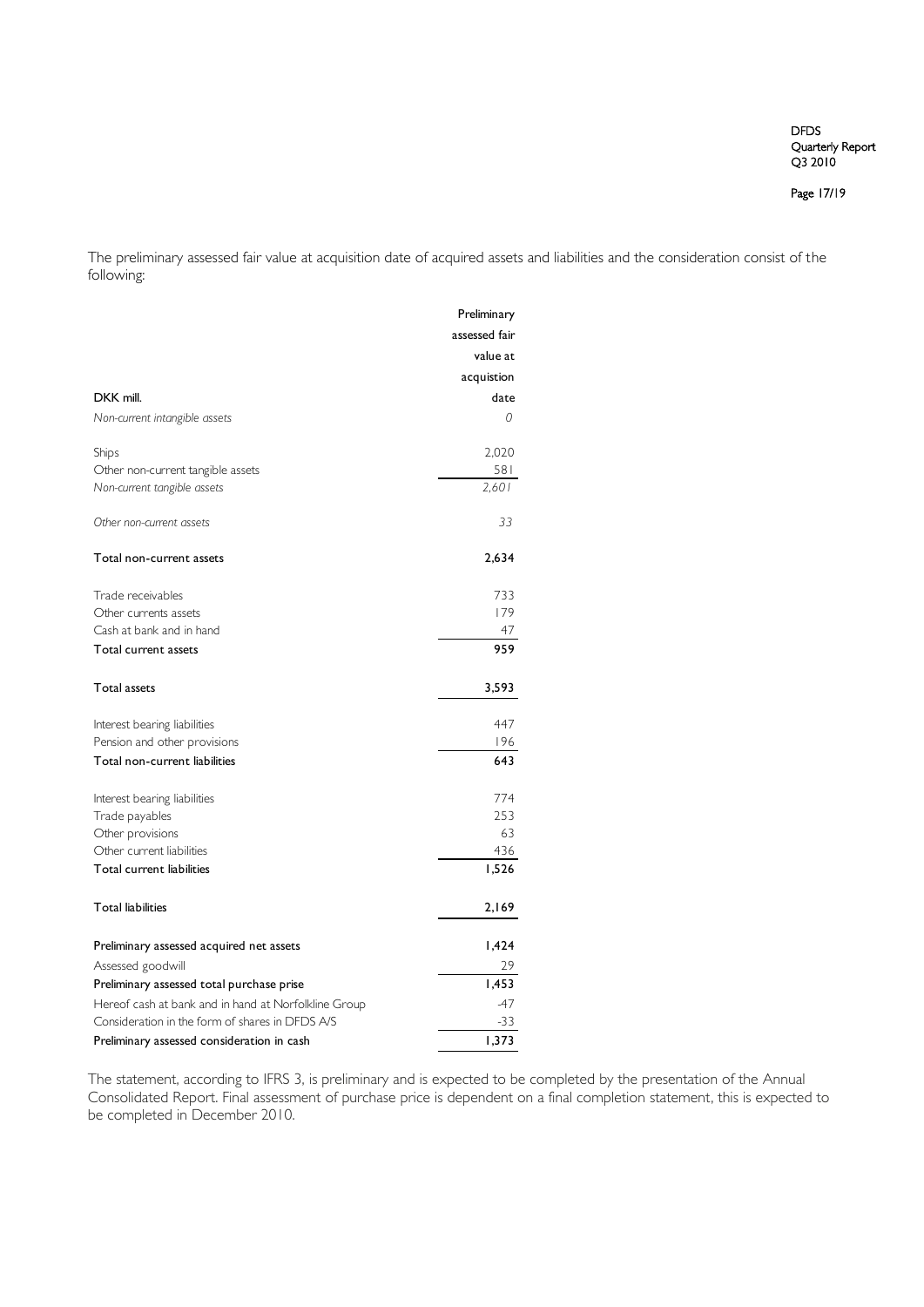Page 18/19

The preliminary assessed purchase price can be specified like this:

| DKK mill.                           |       |
|-------------------------------------|-------|
| Preliminary cash consideration      | 1.420 |
| Value of treasury shares            | 33    |
| Preliminary assessed purchase price | 1.453 |

After the completion of the offerings from the company"s holding of treasury shares and the acquisition of Norfolkline, A. P. Møller – Mærsk holds 31,3% of the share capital of DFDS A/S.

The total transaction costs related to the acquisition is DKK 40.2 mill, which is recognised under "Special items". Hereof DKK 4.7 mill. is held in 2009.

In the acquired receivables, trade debtors amount to a fair value of DKK 733 mill. The contractual receivable gross value before write downs amounts to DKK 774 mill.

After recognition of preliminary assessed assets and liabilities at fair value the goodwill related to the acquisition is assessed to DKK 29 mill. None of the goodwill recognised is expected to be deductible for income tax purposes.

During the preliminary purchase price allocation is recognised DKK 165 mill as provisions. The amount is related to a number of identified agreements etc. in which the agreed payments are estimated to exceed the current market prices. The agreements terms are between 2 and 5 years. The discounted fair value of the agreements is assessed at DKK 165 mill.

The total turnover for the period 1-3 quarter is DKK 6,921 mill., of which DKK 1,344 mill. is regarding the acquired company. The result before tax for the period 1-3 quarter is DKK 303 mill., of which DKK 11 mill. is regarding the acquired company.

If the acquisition was completed at the beginning of the financial year, the total turnover for the period 1-3 quarter would be DKK 9,151 mill. and result before tax DKK 351 mill.

### Note 4 Other information

Apart from the acquisition of Norfolkline and the derived consequences hereof, there have been no material fluctuations in the Group"s balance sheet compared to 31 December 2009.